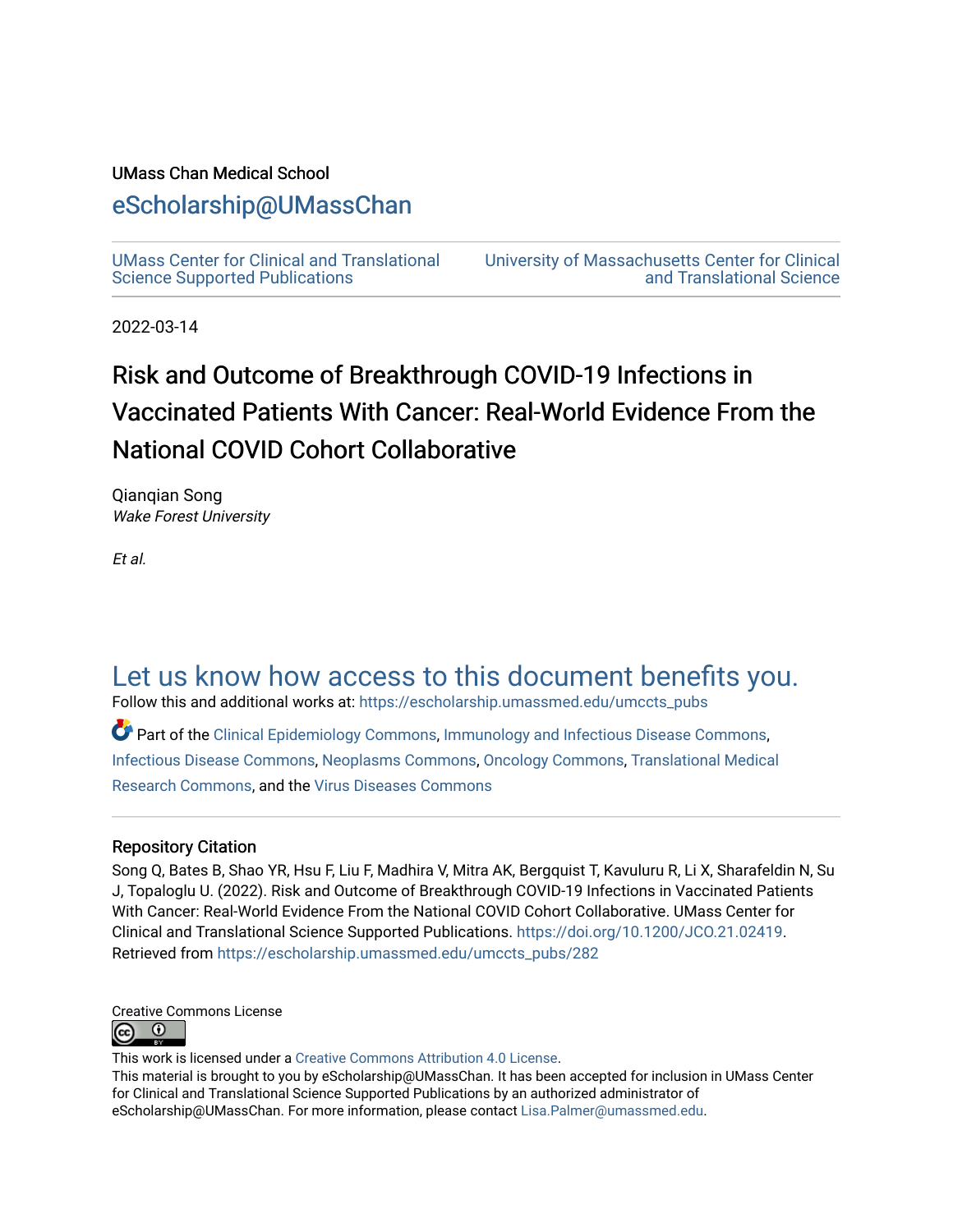# Risk and Outcome of Breakthrough COVID-19 Infections in Vaccinated Patients With Cancer: Real-World Evidence From the National COVID Cohort Collaborative

Qianqian Song, PhD<sup>1</sup>; Benjamin Bates, MD<sup>2</sup>; Yu Raymond Shao, MD, PhD<sup>3</sup>; Fang-Chi Hsu, PhD<sup>1</sup>; Feifan Liu, PhD<sup>4</sup>; Vithal Madhira, MS<sup>5</sup>; Amit Kumar Mitra, PhD<sup>6</sup>; Timothy Bergquist, PhD<sup>7</sup>; Ramakanth Kavuluru, PhD<sup>8</sup>; Xiaochun Li, PhD<sup>9</sup>; Noha Sharafeldin, MD, PhD, MSc<sup>10</sup>; Jing Su, PhD<sup>9</sup>; and Umit Topaloglu, PhD<sup>1</sup> on behalf of the National COVID Cohort Collaborative Consortium

PURPOSE To provide real-world evidence on risks and outcomes of breakthrough COVID-19 infections in vaccinated patients with cancer using the largest national cohort of COVID-19 cases and controls.

METHODS We used the National COVID Cohort Collaborative (N3C) to identify breakthrough infections between December 1, 2020, and May 31, 2021. We included patients partially or fully vaccinated with mRNA COVID-19 vaccines with no prior SARS-CoV-2 infection record. Risks for breakthrough infection and severe outcomes were analyzed using logistic regression.

**RESULTS** A total of 6,860 breakthrough cases were identified within the N3C-vaccinated population, among whom 1,460 (21.3%) were patients with cancer. Solid tumors and hematologic malignancies had significantly higher risks for breakthrough infection (odds ratios  $[ORs] = 1.12$ , 95% Cl, 1.01 to 1.23 and 4.64, 95% Cl, 3.98 to 5.38) and severe outcomes (ORs = 1.33, 95% CI, 1.09 to 1.62 and 1.45, 95% CI, 1.08 to 1.95) compared with noncancer patients, adjusting for age, sex, race/ethnicity, smoking status, vaccine type, and vaccination date. Compared with solid tumors, hematologic malignancies were at increased risk for breakthrough infections (adjusted OR ranged from 2.07 for lymphoma to 7.25 for lymphoid leukemia). Breakthrough risk was reduced after the second vaccine dose for all cancers ( $OR = 0.04$ ;  $95\%$  CI, 0.04 to 0.05), and for Moderna's mRNA-1273 compared with Pfizer's BNT162b2 vaccine ( $OR = 0.66$ ; 95% CI, 0.62 to 0.70), particularly in patients with multiple myeloma (OR =  $0.35$ ; 95% CI, 0.15 to 0.72). Medications with major immunosuppressive effects and bone marrow transplantation were strongly associated with breakthrough risk among the vaccinated population.

**CONCLUSION** Real-world evidence shows that patients with cancer, especially hematologic malignancies, are at higher risk for developing breakthrough infections and severe outcomes. Patients with vaccination were at markedly decreased risk for breakthrough infections. Further work is needed to assess boosters and new SARS-CoV-2 variants.

#### J Clin Oncol 40:1414-1427. © 2022 by American Society of Clinical Oncology

Licensed under the Creative Commons Attribution 4.0 License  $\mathbf{G}(\mathbf{f})$ 

ASSOCIATED CONTENT Appendix

#### [Data Supplement](https://ascopubs.org/doi/suppl/10.1200/JCO.21.02419)

Author affiliations and support information (if applicable) appear at the end of this article.

Accepted on February 18, 2022 and published at [ascopubs.org/journal/](http://ascopubs.org/journal/jco) [jco](http://ascopubs.org/journal/jco) on March 14, 2022: DOI [https://doi.](http://ascopubs.org/doi/full/10.1200/JCO.21.02419) [org/10.1200/JCO.21.](http://ascopubs.org/doi/full/10.1200/JCO.21.02419) [02419](http://ascopubs.org/doi/full/10.1200/JCO.21.02419)

## INTRODUCTION

There is an urgent demand for real-world evidence (RWE) on the efficacy of COVID-19 vaccines in patients with cancers. This vulnerable population is disproportionately and heterogeneously affected by the COVID-19 pandemic. Significantly higher infection risk and higher overall mortality in specific cancers including hematologic and lung cancers have been reported by our team<sup>[1](#page-13-0)</sup> and others.<sup>[2](#page-13-1)[-4](#page-13-2)</sup> COVID-19 vaccines have demonstrated high efficacy in preventing infection and severe outcomes according to recent clinical trials, observational studies, and RWE in the general population. $5-8$  $5-8$  Limited evidence, however, exists on the effectiveness of COVID-19 vaccines in patients with cancers.<sup>[9](#page-13-5)</sup> Immune competence varies across cancer types and treatments, which may result in disparate responses to COVID-19 vaccines. In particular, the immunosuppressive states associated with certain types of cancers (eg, hematologic malignancies<sup>10</sup>) and cancer treatments (eg, anti-B-cell therapies and proteasome inhibitor therapies<sup>[11](#page-13-7)</sup>) can impair acquired immune responses to vaccines. Existing evidence showed that antibody titers in the patients with cancer of immunosuppressive states are significantly lower $^{12}$ ; nevertheless, COVID-19 vaccines have demonstrated a strong T-cell response and may

# Journal of Clinical Oncology®

Downloaded from ascopubs.org by University of Massachusetts--Worcester on May 25, 2022 from 146.189.239.080 Copyright © 2022 American Society of Clinical Oncology. All rights reserved.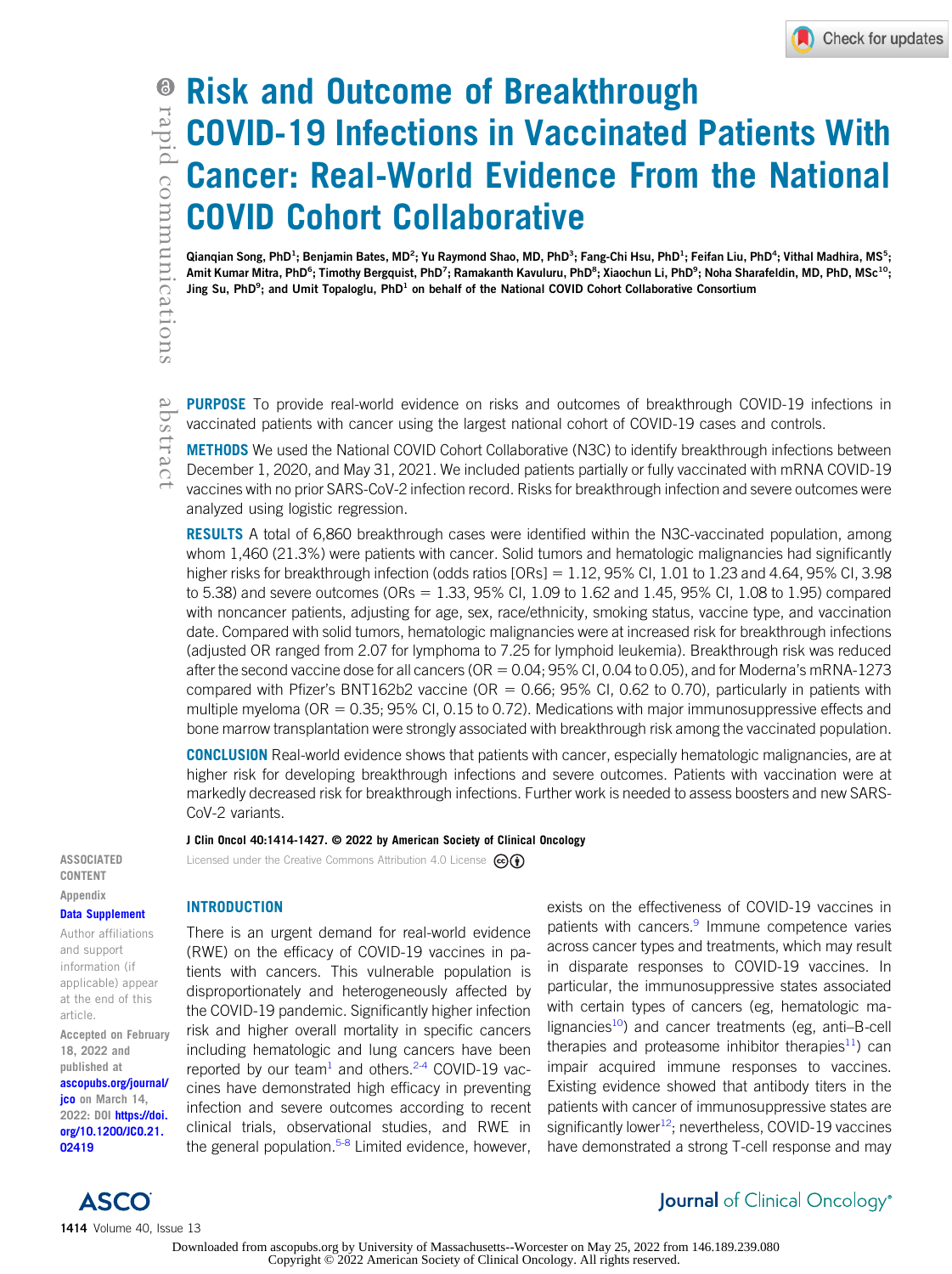#### CONTEXT

# Key Objective

Immune competence varies across cancer types and treatments, which may result in disparate responses to COVID-19 vaccines. Our study aims to generate clinically actionable knowledge about the vaccine effectiveness for the heterogeneous and vulnerable cancer population, using a nationally representative cohort of patients made available through the National COVID Cohort Collaborative (N3C) consortium.

#### Knowledge Generated

In the N3C-vaccinated population of 6,860 breakthrough cases, hematologic malignancies and solid tumors demonstrated significantly higher risks for breakthrough infection (odds ratios  $= 4.64$  and 1.12) and severe outcomes (odds ratios  $= 1.45$  and 1.33) after adjusting for age, sex, race and ethnicity, smoking status, vaccine type, and vaccination date. Patients with recent cancer treatment showed higher risks of breakthrough infections.

## Relevance (J.W. Friedberg)

This work provides one of the largest national-level real-world evidence on risks of COVID-19 breakthrough infections and subsequent outcomes, confirming prior risk groups. Vaccinations against COVID-19 remain protective, and future studies will define the impact of boosters and monoclonal antibody prophylaxis in the most vulnerable populations as defined in this study.\*

\*Relevance section written by JCO Editor-In-Chief Jonathan W. Friedberg, MD.

provide protective T-cell immunity regardless of antibody titers.<sup>[13](#page-13-9)</sup> However, cancer-specific clinical trials such as the VOICE (vaccination against COVID in cancer) study have just been launched in recent months. $14$  The current public health policies of providing COVID-19 vaccines, including booster doses, to patients with cancers are mainly based on the hypothesis that the benefits of vaccination outweigh their risks. $15$  To our knowledge, a large-scale, comprehensive investigation on the effectiveness and heterogeneity of COVID-19 vaccines in patients with cancers still does not exist.

Current evidence suggests that, although mRNA-1273 (Moderna) and BNT162b2 (Pfizer–BioNTech) vaccines show more than 90% efficacy in preventing COVID-19<sup>16,[17](#page-13-13)</sup> after the second dose, Moderna's vaccine is shown to generate more than double the antibodies than Pfizer's vaccine.<sup>18</sup> Another study shows that breakthrough infections are less likely to occur among those vaccinated with Moderna compared with Pfizer, $19$  and the rate of hospitalization was lower among the Moderna-vaccinated cohort versus the Pfizer cohort. This indicates that Moderna's vaccine may provide better protection for immunocompromised people including patients with cancer. However, corresponding RWE for the population with cancers is still missing.

Our study aims to address these knowledge gaps using a large, nationally representative cohort of patients made available through the National COVID Cohort Collaborative (N3C) consortium.<sup>[20](#page-13-16)</sup> The N3C enclave houses the largest harmonized and integrated clinical cohort registry of COVID-19–tested patients in the United States and includes electronic health record data of approximately 7.9 million patients with one (or more) clinical encounters after January 1, 2020 (inpatient or outpatient), from more than

65 US medical centers. Our work provides one of the first and the largest national-level RWE on risk for COVID-19 breakthrough infections in patients with cancers, measures the effectiveness of mRNA vaccines in preventing breakthrough infections, and outlines the outcomes of breakthrough cases.

## **METHODS**

## Study Cohort

We defined our breakthrough analytic cohort as patients who have (1) received at least one dose of an mRNA vaccine between December 01, 2020, and May 31, 2021 (BNT162b2 by Pfizer-BioNTech or mRNA-1273 by Moderna); (2) never been diagnosed with COVID-19 before vaccination; and (3) developed COVID-19 at least 14 days from the first mRNA vaccine dose. Those who had received two doses of vaccines before COVID-19 infection or remained uninfected by the cutoff date were considered as fully vaccinated, whereas those who only received one dose were defined as partially vaccinated. The COVID-19 infection status (positive or negative) was identified according to diagnosis records, reverse transcription polymerase chain reaction testing results, and COVID-19 antibody testing results (Data Supplement, online only) as previously described.<sup>[1](#page-13-0)</sup>

#### Indicator Variables

We included data on age at the time of the first vaccine dose, sex, race and ethnicity, and smoking status (Data Supplement). We used available data to calculate indicator variables on the Charlson Comorbidity Index  $(CCl)<sup>21</sup>$  $(CCl)<sup>21</sup>$  $(CCl)<sup>21</sup>$  adjusted for the cancer diagnosis. Comorbidity categories were defined by mapping the International Classification of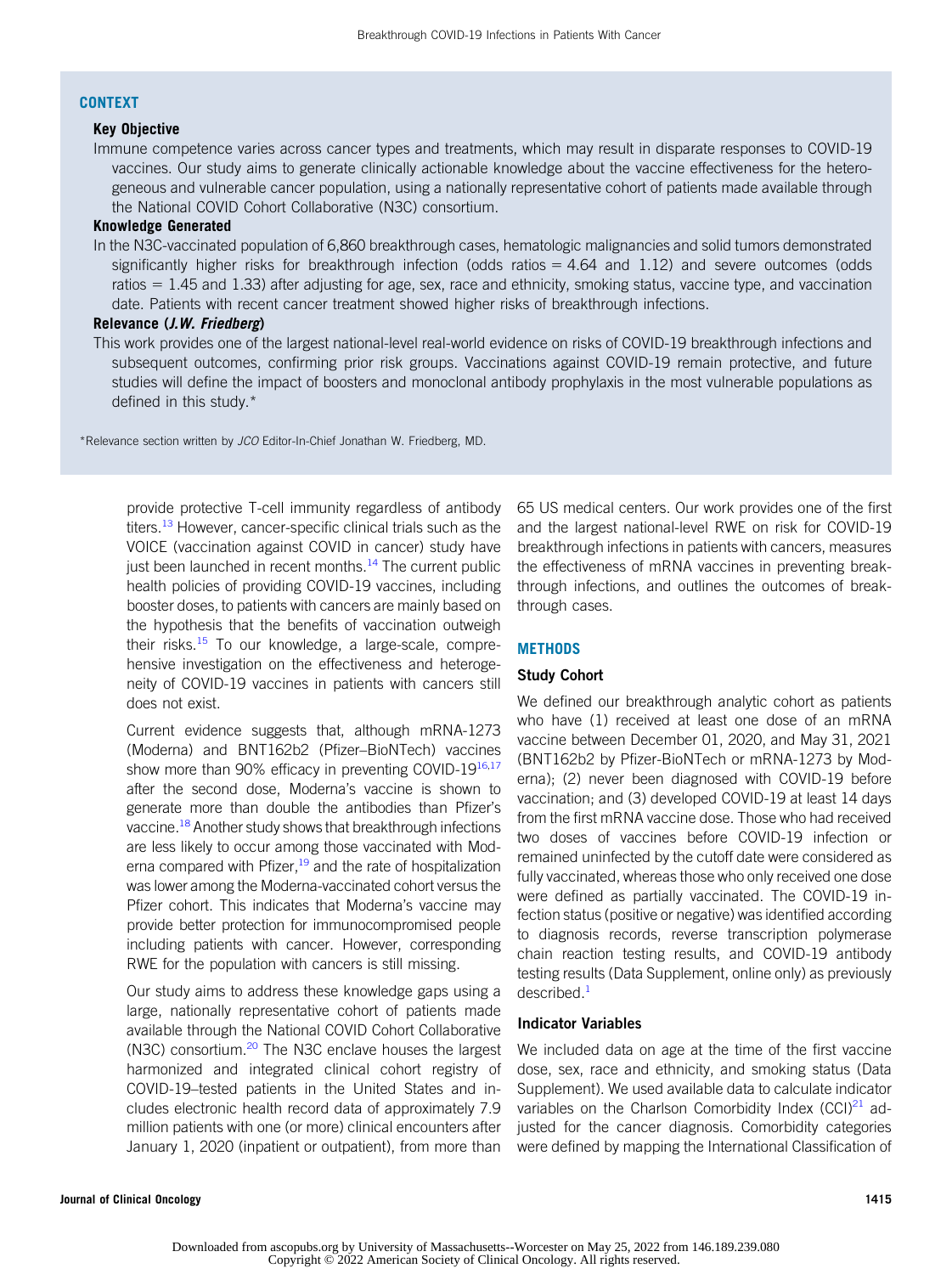Diseases ICD-10-Clinical Modification codes used in the definition by Quan et al to each code's Observational Medical Outcomes Partnership standard equivalent Sys-tematized Nomenclature of Medicine (SNOMED) code.<sup>21[-23](#page-13-18)</sup> The geographic variance and potential impacts were also examined.

# Primary Cancer Diagnosis

Cancer diagnosis algorithm<sup>[1](#page-13-0)</sup> is provided in the Data Supplement. Patients with cancers within the N3C registry were identified by the Malignant Neoplastic Disease standard concept (SNOMED Code: 363346000) using the Observational Health Data Sciences and Informatics ATLAS tool.

# Cancer Therapies

Exposure to systemic, nontopical cancer therapies was assessed for each patient in our cohort using a string search for each cancer therapy in the drug concept name and manually reviewed for correctness. Cancer therapies belonging to 15 major drug classes in the National Cancer Institute Division of Cancer Control and Population Sci-ences (Data Supplement)<sup>[24](#page-13-19)[,25](#page-14-0)</sup> were identified. Bone marrow transplantation before vaccination was also identified according to N3C Concept Set 5960049. This concept set included the vocabulary descendants of the SNOMED code 42537745 (bone marrow transplant present) and the SNOMED code 23719005 (transplantation of bone marrow). Medications with major immunosuppressive effects were identified through cross-referencing Physicians' Cancer Chemotherapy Drug Manual 2021 (ISBN 1284230139) and The Washington Manual Hematology and Oncology Subspecialty Consult (ISBN 1496328086).

## **Outcomes**

The primary outcome of interest was a COVID-19 infection after 14 days of receiving the first or the second dose of an mRNA vaccine. Severe COVID-19 outcomes were defined as death (including discharge to hospice), hospitalization, or use of mechanical ventilation or extracorporeal membrane oxygenation.

# Statistical Analysis and Visualization

Descriptive analyses were shown with counts and percentages for categorical variables and with medians and the corresponding interquartile ranges (IQRs) for numeric variables. The vaccinated patients were identified following CDC guidelines.<sup>26</sup> Risks for breakthrough infection and severe outcomes were evaluated using multivariable logistic regression models. The models were adjusted for age group at vaccination date, sex, race and ethnicity, smoking status, vaccination type (fully or partially vaccinated), vaccine types (BNT162b2 by Pfizer-BioNTech or mRNA-1273 by Moderna), primary cancer types, recent cancer treatment, and adjusted CCI variables (for outcome analysis). Adjusted odds ratios (ORs) with an adjusted 95% CI were estimated for these potential risk factors. Two-tailed P values were calculated using the Wald test. For cancer

drugs analysis, the P values and 95%CIs were adjusted for multiple testing using false discovery rates.<sup>[27](#page-14-2)</sup> Explained variations and goodness of fit of models were comprehensively evaluated, and the results are provided in the Data Supplement.

Per N3C policy, exact counts that are 20 or less are not reported to protect the privacy of individuals. All analyses are performed in the N3C Data Enclave on the Palantir platform.

# The Role of the Institutional Review Board

Data received by the National Center for Advancing Translational Sciences for the N3C Data Enclave are covered under a National Institutes of Health Institutional Review Board (IRB)–approved protocol with waiver of consent for Electronic Health Record–derived COVID-19–related research. All the authors who performed analyses and had access to N3C data in the Enclave obtained individual institutional review board approvals from their respective institutions for this project and were also approved to use a limited data set by the N3C Data Use Request Committee.

# RESULTS

# Cohort Collection

As of August 27, 2021, our N3C cohort (data release version 42) consists of 58,772 COVID-19–positive cases with vaccination records (median age of 50 years, 58.2% female, 46.2% non-Hispanic White, and 11.0% with four or more comorbidities). Among this vaccination cohort, there were 6,860 breakthrough cases, with 2,787 fully vaccinated and 4,073 partially vaccinated cases ( $Fig 1$ ). Meanwhile, there were 402,485 in the control group without COVID-19 infection records, including 351,206 fully vaccinated and 51,290 partially vaccinated cases. We noticed a significantly lesser proportion of fully vaccinated patients in the breakthrough infection group (40.6%) than in the control group (87.3%), with an OR of 0.10 (Fisher's exact test: P value  $\leq$  .0001). Of note, the 6,860 breakthrough cases included 1,460 patients with cancer, with 867 fully and 593 partially vaccinated. Cancer cases demonstrated a significantly greater proportion of fully vaccinated patients (59.4%) with breakthrough infection than noncancer cases (35.6%), showing an OR of 2.65 (P value of Fisher's exact test:  $<$  .0001).

# Demographic and Clinical Characteristics

Among breakthrough cases ([Table 1\)](#page-5-0), the fully vaccinated subgroup had a higher median age of 63 years and higher proportions of severe outcomes (37.7%), current or former smokers (40.3%), and four or more comorbidities (22.2%) than the partially vaccinated subgroup. The cancer breakthrough cases demonstrated similar trends. Skin cancer and leukemia were top solid and hematologic cancer types. Consistently, among all vaccinated while not infected cases [\(Table 1\)](#page-5-0), there were higher proportions of severe outcomes (32.6%), current or former smokers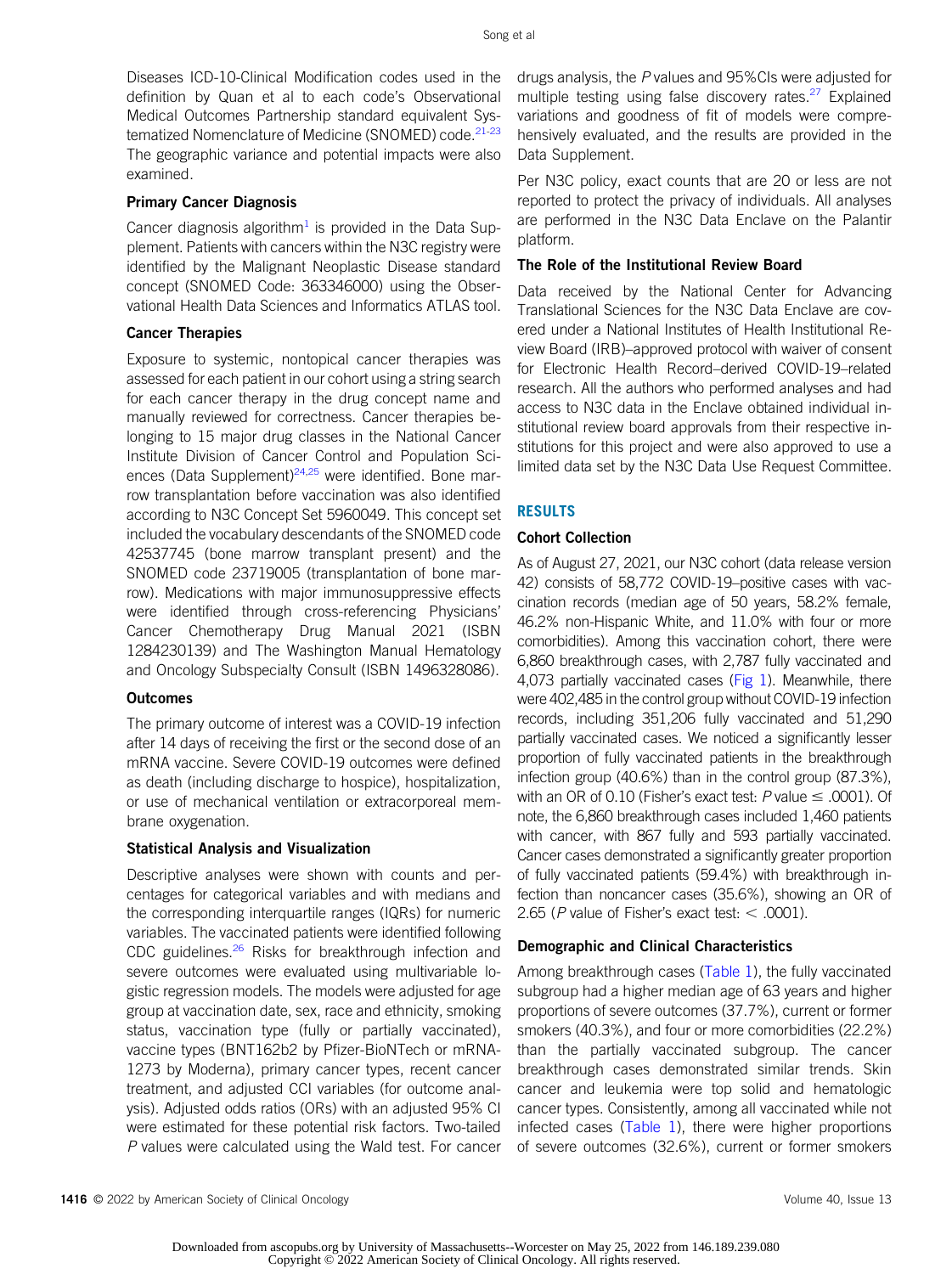

<span id="page-4-0"></span>FIG 1. CONSORT diagram. The whole N3C-vaccinated population was screened according to the N3C data released on August 27, 2021. The exclusion criteria were based on scientific needs (excluding patients who had COVID-19 infections before vaccinations) and data availability (excluding JNJ-78436735), completeness (excluding COVID-19 infections after May 31, 2021), and quality. N3C, National COVID Cohort Collaborative.

(31.5%), and more cases of four or more comorbidities (16.3%) in the fully vaccinated subgroup.

## Vaccination Effectiveness in Protecting Patients With Cancer from COVID-19 Infection

As shown in Appendix [Figure A1A](#page-16-0) (online only) and the Data Supplement, age over 65 years (adjusted OR: 2.53; 95% CI, 2.28 to 2.82), current or former smokers (adjusted OR: 1.3; 95% CI, 1.22 to 1.37), solid cancers (adjusted OR: 1.12; 95% CI, 1.01 to 1.23), and hematologic cancers (adjusted OR: 4.64; 95% CI, 3.98 to 5.38) were associated with increased risk of breakthrough infections. Male (adjusted OR: 0.87; 95% CI, 0.83 to 0.92) and non-Hispanic Black (adjusted  $OR = 0.63$ ; 95% CI, 0.57 to 0.7) were at lower risk. Full vaccination (adjusted OR: 0.04; 95% CI, 0.04 to 0.05), Moderna's vaccine (adjusted OR: 0.66; 95% CI, 0.62 to 0.7), and vaccination calendar date (adjusted OR: 0.43; 95% CI, 0.42 to 0.44) showed lower risk of breakthrough infections.

Individual multivariable analysis results for specific cancer types and potential risk factors are shown in Appendix [Figure A1B](#page-16-0) and the Data Supplement. Compared with noncancer cases, patients with hematologic cancers including leukemia (adjusted OR: 6.15; 95% CI, 4.79 to 7.79), multiple myeloma (adjusted OR: 7.92; 95% CI, 6.04 to 10.2), and lymphoma (adjusted OR: 2.43; 95% CI, 1.78 to 3.24) were at higher breakthrough risk. These hematologic cancers also had greater breakthrough risks than solid cancers (Appendix [Fig A1C](#page-16-0) and Data Supplement).

Given that hematologic cancers were susceptible to breakthrough infection, we assessed the vaccine protection for each hematologic cancer type (Appendix [Fig A1D](#page-16-0) and Data Supplement). Full vaccination protected patients with multiple myeloma (adjusted OR: 0.19; 95% CI, 0.1 to 0.35), lymphoma (adjusted OR: 0.19; 95% CI, 0.1 to 0.38), and lymphoid leukemia (adjusted OR: 0.11; 95% CI, 0.05 to 0.24) better from COVID-19 breakthrough. Moderna's vaccine showed stronger protection for patients with multiple myeloma (adjusted OR: 0.35; 95% CI, 0.15 to 0.72).

## Vaccination Effectiveness in Reducing Severe COVID-19 Outcomes in Patients With Cancer

Age over 65 years, non-Hispanic Black patients, current or former smokers, and patients with more comorbidities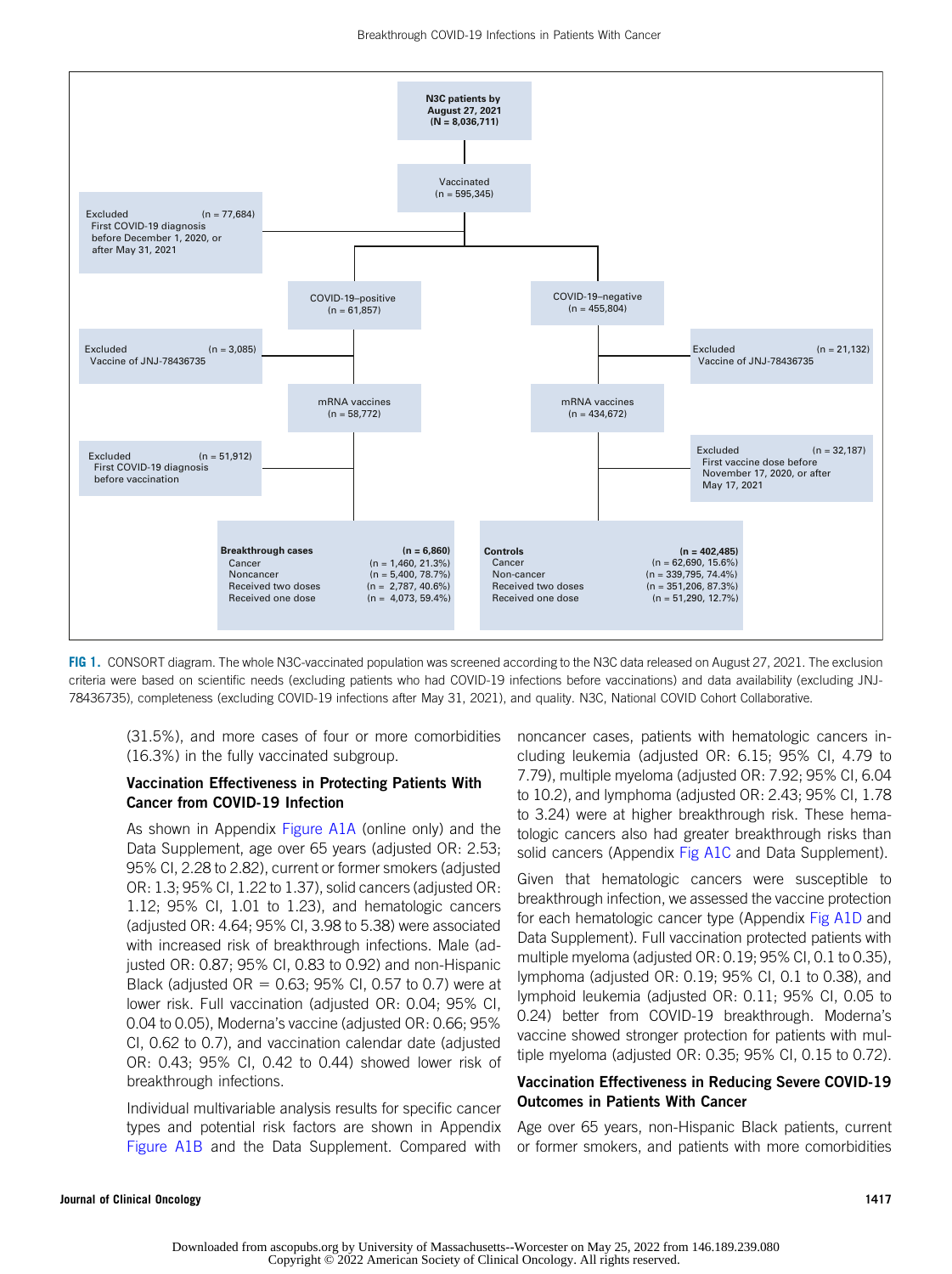|  |  |  | <b>TABLE 1.</b> Cohort Characteristics of Breakthrough Cases |  |  |  |
|--|--|--|--------------------------------------------------------------|--|--|--|
|--|--|--|--------------------------------------------------------------|--|--|--|

<span id="page-5-0"></span>

| <b>Breakthrough Case</b>             | Vaccinated ( $n = 6.860$ )                                | Vaccinated With Two<br>Doses $(n = 2.787)$                   | Vaccinated With One<br>Dose (n = $4,073$ )                | <b>Cancer: Vaccinated</b><br>$(n = 1,460)$                 | <b>Cancer: Vaccinated With</b><br>Two Doses ( $n = 867$ )         | <b>Cancer: Vaccinated With</b><br>One Dose $(n = 593)$     |
|--------------------------------------|-----------------------------------------------------------|--------------------------------------------------------------|-----------------------------------------------------------|------------------------------------------------------------|-------------------------------------------------------------------|------------------------------------------------------------|
| Age, years, No. (%),<br>median (IQR) |                                                           |                                                              |                                                           |                                                            |                                                                   |                                                            |
| All                                  | 6,860 (100); 57 (41-69)                                   | 2,787 (100); 63 (46-73)                                      | 4,073 (100); 52 (39-65)                                   | 1,460 (100); 70 (61-77)                                    | 867 (100); 71 (63-77)                                             | 593 (100); 67 (57-75)                                      |
| $<$ 30                               | 502 (7.3); 26 (24-28)                                     | 150 (5.4); 26 (23-28)                                        | 352 (8.6); 26 (24-28)                                     | $<$ 20 (-); 25 (23-27)                                     | $<$ 20 (-); 27.5 (27.25-27.75)                                    | $<$ 20 (-); 24 (22-26)                                     |
| 30-49                                | 2,092 (30.5); 40 (35-44)                                  | 659 (23.7); 40 (35-44)                                       | 1,433 (35.2); 40 (35-45)                                  | $<$ 120 ( $<$ 8.2); 43 (38-47)                             | $< 60 \ ( < 6.9); 43 \ (39.25-46.75) < 70 \ (11.8); 44 \ (36-47)$ |                                                            |
| 50-64                                | 1,888 (27.5); 58 (54-61)                                  | 667 (23.9); 58 (54-62)                                       | 1,221 (30.0); 57 (53-61)                                  | 382 (26.2); 59 (55-62)                                     | 203 (23.4); 60 (56-62)                                            | 179 (30.2); 59 (55-61)                                     |
| $\geq 65$                            | 2,382 (34.7); 73 (69-78)                                  | 1,328 (47.7); 74 (69-79)                                     | 1,054 (25.9); 73 (68-78)                                  | 955 (65.4); 74 (70-79)                                     | 609 (70.2); 74 (70-80)                                            | 346 (58.4); 74 (69.25-79)                                  |
| Sex, No. (%)                         |                                                           |                                                              |                                                           |                                                            |                                                                   |                                                            |
| Female                               | 4,351 (63.4)                                              | 1,636 (58.7)                                                 | 2,715 (66.7)                                              | 728 (49.9)                                                 | 415 (47.9)                                                        | 313 (52.8)                                                 |
| Male                                 | 2,506(36.5)                                               | 1,149 (41.2)                                                 | 1,357 (33.3)                                              | 731 (50.1)                                                 | 451 (52.0)                                                        | 280 (47.2)                                                 |
| Race and ethnicity, No. (%)          |                                                           |                                                              |                                                           |                                                            |                                                                   |                                                            |
| Asian                                | 385 (5.6)                                                 | 150 (5.4)                                                    | 235(5.8)                                                  | 35(2.4)                                                    | 24(2.8)                                                           | $< 20 (-)$                                                 |
| Hispanic                             | 425 (6.2)                                                 | 161 (5.8)                                                    | 264(6.5)                                                  | 53(3.6)                                                    | 26(3.0)                                                           | $<$ 30 ( $<$ 5.1)                                          |
| Non-Hispanic Black                   | 451 (6.6)                                                 | 168 (6.0)                                                    | 283(7.0)                                                  | 105(7.2)                                                   | 55(6.3)                                                           | 50(8.4)                                                    |
| Non-Hispanic White                   | 4,404 (64.2)                                              | 1,808 (64.9)                                                 | 2,596 (63.7)                                              | 1,038(71.1)                                                | 648 (74.7)                                                        | 390 (65.8)                                                 |
| Others or unknown                    | 1,195(17.4)                                               | 500 (17.9)                                                   | 695 (17.1)                                                | 229 (15.7)                                                 | 114 (13.2)                                                        | 115 (19.4)                                                 |
| Vaccines, No. (%)                    |                                                           |                                                              |                                                           |                                                            |                                                                   |                                                            |
| BNT162b2 by Pfizer-<br>BioNTech      | 5,349 (78.0)                                              | 2,103 (75.5)                                                 | 3,246 (79.7)                                              | 1,031 (70.6)                                               | 610 (70.4)                                                        | 421 (71.0)                                                 |
| mRNA-1273 by Moderna                 | 1,511 (22.0)                                              | 684 (24.5)                                                   | 827 (20.3)                                                | 429 (29.4)                                                 | 257 (29.6)                                                        | 172 (29.0)                                                 |
| Vaccination date, median<br>(IQR)    |                                                           |                                                              |                                                           |                                                            |                                                                   |                                                            |
| Date of the first dose               | January 22, 2022<br>(January 08, 2021-<br>March 04, 2021) | January 30, 2021<br>(January 05, 2021-<br>February 27, 2021) | January 20, 2021<br>(January 09, 2021-<br>March 09, 2021) | February 05, 2021<br>(January 21, 2021-<br>March 05, 2021) | February 05, 2021<br>(January 21, 2021-<br>March 04, 2021)        | February 05, 2021<br>(January 18, 2021-<br>March 11, 2021) |
| Outcome, No. (%)                     |                                                           |                                                              |                                                           |                                                            |                                                                   |                                                            |
| Severe outcomes                      | 2,054 (29.9)                                              | 1,051 (37.7)                                                 | 1,003 (24.6)                                              | 667 (45.7)                                                 | 426 (49.1)                                                        | 241 (40.6)                                                 |
| Hospitalization                      | 2,042 (29.8)                                              | 1,046 (37.5)                                                 | 996 (24.5)                                                | 661 (45.3)                                                 | 425 (49.0)                                                        | 236 (39.8)                                                 |
| Ventilation or ECMO                  | 88 (1.3)                                                  | 41(1.5)                                                      | 47 (1.2)                                                  | 33(2.3)                                                    | 21(2.4)                                                           | $< 20 (-)$                                                 |
| Death                                | 69 (1.0)                                                  | 30(1.1)                                                      | 39 (1.0)                                                  | 36(2.5)                                                    | 20(2.3)                                                           | $< 20 (-)$                                                 |
| Smoking status, No. (%)              |                                                           |                                                              |                                                           |                                                            |                                                                   |                                                            |
| Current or former smoker             | 1,938 (28.3)                                              | 1,124 (40.3)                                                 | 814 (20.0)                                                | 454 (31.1)                                                 | 271 (31.3)                                                        | 183 (30.9)                                                 |
| Nonsmoker                            | 4,921 (71.7)                                              | 1,663 (59.7)                                                 | 3,258 (80.0)                                              | 1,006 (68.9)                                               | 596 (68.7)                                                        | 410 (69.1)                                                 |
|                                      |                                                           |                                                              | (continued on following page)                             |                                                            |                                                                   |                                                            |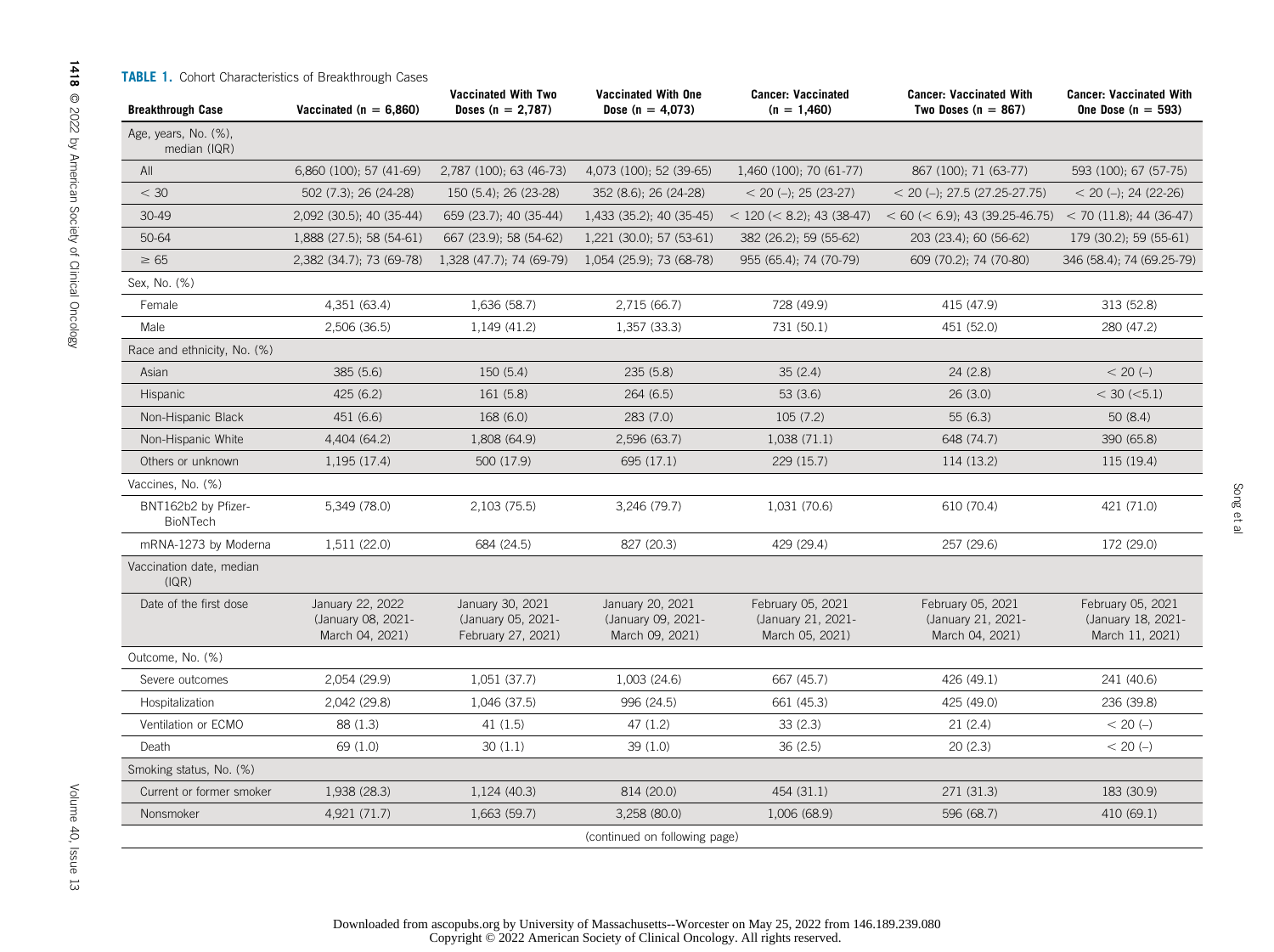| <b>Breakthrough Case</b>               | Vaccinated With Two<br><b>Vaccinated With One</b><br>Vaccinated ( $n = 6.860$ )<br>Dose (n = $4,073$ )<br>Doses ( $n = 2,787$ ) |                                                                                      | <b>Cancer: Vaccinated</b><br>$(n = 1,460)$   | <b>Cancer: Vaccinated With</b><br>Two Doses $(n = 867)$ | <b>Cancer: Vaccinated With</b><br>One Dose $(n = 593)$                       |                                                            |
|----------------------------------------|---------------------------------------------------------------------------------------------------------------------------------|--------------------------------------------------------------------------------------|----------------------------------------------|---------------------------------------------------------|------------------------------------------------------------------------------|------------------------------------------------------------|
| Adjusted CCI, No. (%)                  |                                                                                                                                 |                                                                                      |                                              |                                                         |                                                                              |                                                            |
| $\circ$                                | 3,419 (49.8)                                                                                                                    | 1,094 (39.3)                                                                         | 2,325(57.1)                                  | 366 (25.1)                                              | 197 (22.7)                                                                   | 169 (28.5)                                                 |
| 1                                      | 1,347 (19.6)                                                                                                                    | 567 (20.3)                                                                           | 780 (19.2)                                   | 265 (18.2)                                              | 158 (18.2)                                                                   | 107 (18.0)                                                 |
| $\overline{c}$                         | 618 (9.0)                                                                                                                       | 322 (11.6)                                                                           | 296 (7.3)                                    | 175 (12.0)                                              | 115(13.3)                                                                    | 60 (10.1)                                                  |
| 3                                      | 365(5.3)                                                                                                                        | 185 (6.6)                                                                            | 180 (4.4)                                    | 118(8.1)                                                | 69 (8.0)                                                                     | 49 (8.3)                                                   |
| $\geq 4$                               | 1,111 (16.2)                                                                                                                    | 619 (22.2)                                                                           | 492 (12.1)                                   | 536 (36.7)                                              | 328 (37.8)                                                                   | 208 (35.1)                                                 |
| Type of primary malignancy,<br>No. (%) |                                                                                                                                 |                                                                                      |                                              |                                                         |                                                                              |                                                            |
| Solid cancers                          | 578 (8.4)                                                                                                                       | 288 (10.3)                                                                           | 290(7.1)                                     | 578 (39.6)                                              | 288 (33.2)                                                                   | 290 (48.9)                                                 |
| Breast cancer                          | 126(1.8)                                                                                                                        | 64(2.3)                                                                              | 62(1.5)                                      | 126 (8.6)                                               | 64 (7.4)                                                                     | 62 (10.5)                                                  |
| GI cancers                             | 52(0.8)                                                                                                                         | 22(0.8)                                                                              | 30(0.7)                                      | 52(3.6)                                                 | 22(2.5)                                                                      | 30(5.1)                                                    |
| Prostate cancer                        | 88 (1.3)                                                                                                                        | 45(1.6)                                                                              | 43(1.1)                                      | 88 (6.03)                                               | 45(5.2)                                                                      | 43(7.3)                                                    |
| Skin cancers                           | 176 (2.6)                                                                                                                       | 87(3.1)                                                                              | 89 (2.2)                                     | 176 (12.1)                                              | 87 (10.0)                                                                    | 89 (15.0)                                                  |
| Other solid tumors                     | 136 (2.0)                                                                                                                       | 70(2.5)                                                                              | 66 (1.6)                                     | 136(9.3)                                                |                                                                              | 66 (11.1)                                                  |
| Hematologic cancers                    | 229(3.3)                                                                                                                        | 161 (5.8)                                                                            | 68 (1.7)                                     | 229 (15.7)                                              | 161 (18.6)                                                                   | 68 (11.5)                                                  |
| Leukemia                               | 86(1.3)                                                                                                                         | 62(2.2)                                                                              | 24(0.6)                                      | 86 (5.9)                                                | 62(7.2)                                                                      | 24(4.1)                                                    |
| Multiple myeloma                       | 74(1.1)                                                                                                                         | 52(1.9)                                                                              | 22(0.5)                                      | 74 (5.1)                                                | 52(6.0)                                                                      | 22(3.7)                                                    |
| Other hematologic cancers              | 69 (1.0)                                                                                                                        | 47(1.7)                                                                              | 22(0.5)                                      | 69 (4.7)                                                | 47 (5.4)                                                                     | 22(3.7)                                                    |
| Multisite/metastatic                   | 612 (9.0)                                                                                                                       | 402 (14.4)                                                                           | 210(5.2)                                     | 612 (41.9)                                              | 402 (46.4)                                                                   | 210 (35.4)                                                 |
| Unknown                                | 21(0.3)                                                                                                                         | $< 20 (-)$                                                                           | $< 20 (-)$                                   | 21(1.4)                                                 | $< 20 (-)$                                                                   | $< 20 (-)$                                                 |
| Undefined primary                      | 20(0.3)                                                                                                                         | $< 20 (-)$                                                                           | $< 20 (-)$                                   | 20(1.4)                                                 | $< 20 (-)$                                                                   | $< 20 (-)$                                                 |
| <b>COVID-19-Negative Control</b>       | Vaccinated<br>$(n = 402, 485)$                                                                                                  | Vaccinated With Two<br>Doses ( $n = 351,206$ )                                       | Vaccinated With One<br>Dose ( $n = 51,290$ ) | <b>Cancer: Vaccinated</b><br>$(n = 62,690)$             | <b>Cancer: Vaccinated With</b><br>Two Doses ( $n = 58,287$ )                 | <b>Cancer: Vaccinated With</b><br>One Dose ( $n = 4,405$ ) |
| Age, years, No. (%),<br>median (IQR)   |                                                                                                                                 |                                                                                      |                                              |                                                         |                                                                              |                                                            |
| All                                    |                                                                                                                                 | 402,485 (100); 56 (38-69) 351,206 (100); 58 (40-70)                                  | 51,290 (100); 42 (28-57)                     | 62,690 (100); 70 (60-77)                                | 58,287 (100); 70 (61-77)                                                     | 4,405 (100); 63 (53-73)                                    |
| $\leq$ 29                              | 47,258 (11.7); 24 (21-27)                                                                                                       | 37,537 (10.7); 25 (22-27)                                                            | 9,722 (19.0); 24 (21-27)                     | 788 (1.3); 25 (22-28)                                   | 655 (1.1); 25 (22-28)                                                        | 133 (3.02); 24 (21-27)                                     |
| 30-49                                  |                                                                                                                                 | 107,024 (26.6); 39 (34-44) 89,181 (25.4); 39 (34-44)                                 | 17,847 (34.8), 39 (34-44)                    | 5,436 (8.7); 43 (38-46)                                 | 4,728 (8.1); 43 (38-46)                                                      | 708 (16.1); 43 (38-46)                                     |
| 50-64                                  |                                                                                                                                 | 105,040 (26.1); 58 (54-61) 92,662 (26.4); 58 (54-61) 12,382 (24.1); 56 (53-60)       |                                              | 16,101 (25.7); 59 (55-62)                               | 14,551 (25.0); 59 (55-62)                                                    | 1,551 (35.2); 58 (54-61)                                   |
| $\geq 65$                              |                                                                                                                                 | $136,298$ (33.9); 73 (69-79) $129,360$ (36.8); 73 (69-79) $6,940$ (13.5); 72 (68-79) |                                              |                                                         | 40,731 (65.0); 75 (70-80) 38,730 (66.5); 75 (70-80) 2,002 (45.5); 74 (69-81) |                                                            |
| Sex, No. (%)                           |                                                                                                                                 |                                                                                      |                                              |                                                         |                                                                              |                                                            |
| Female                                 | 229,101 (56.9)                                                                                                                  | 198,964 (56.7)                                                                       | 30,144 (58.8)                                | 31,644 (50.5)                                           | 29,264 (50.2)                                                                | 2,380 (54.0)                                               |

Male 172,895 (43.0) 151,817 (43.2) 21,082 (41.1) 31,027 (49.5) 29,005 (49.8) 2,024 (46.0) (continued on following page)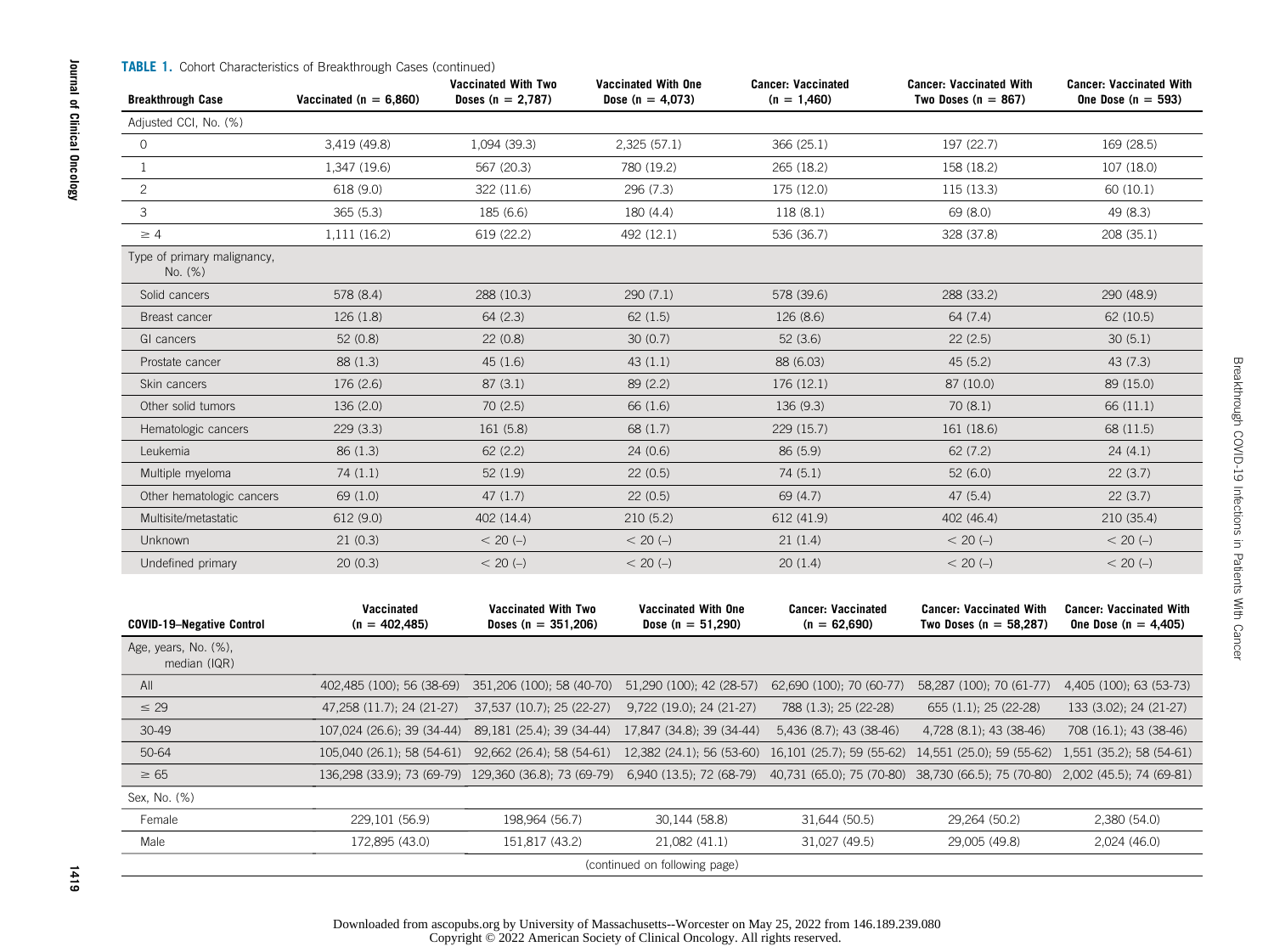| <b>TABLE 1.</b> Cohort Characteristics of Breakthrough Cases (continued)<br><b>COVID-19-Negative Control</b> | Vaccinated<br>$(n = 402, 485)$                          | <b>Vaccinated With Two</b><br>Doses ( $n = 351,206$ )      | <b>Vaccinated With One</b><br>Dose ( $n = 51,290$ ) | <b>Cancer: Vaccinated</b><br>$(n = 62,690)$                | <b>Cancer: Vaccinated With</b><br>Two Doses ( $n = 58,287$ ) | <b>Cancer: Vaccinated With</b><br>One Dose ( $n = 4,405$ ) |
|--------------------------------------------------------------------------------------------------------------|---------------------------------------------------------|------------------------------------------------------------|-----------------------------------------------------|------------------------------------------------------------|--------------------------------------------------------------|------------------------------------------------------------|
| Race and ethnicity, No. (%)                                                                                  |                                                         |                                                            |                                                     |                                                            |                                                              |                                                            |
| Asian                                                                                                        | 19,102 (4.8)                                            | 16,141 (4.6)                                               | 2,961(5.8)                                          | 1,513(2.4)                                                 | 1,348(2.3)                                                   | 165(3.8)                                                   |
| <b>Hispanic</b>                                                                                              | 30,702 (7.6)                                            | 25,089 (7.1)                                               | 5,614 (11.0)                                        | 2,095(3.3)                                                 | 1,894(3.3)                                                   | 201(4.6)                                                   |
| Non-Hispanic Black                                                                                           | 38,844 (9.7)                                            | 32,559 (9.3)                                               | 6,286 (12.3)                                        | 5,632(9.0)                                                 | 5,031(8.6)                                                   | 601 (13.6)                                                 |
| Non-Hispanic White                                                                                           | 241,704 (60.1)                                          | 217,374 (61.9)                                             | 24,335 (47.5)                                       | 44,321 (70.7)                                              | 41,793 (71.7)                                                | 2,529 (57.4)                                               |
| Others or unknown                                                                                            | 72,133 (17.9)                                           | 60,043 (17.1)                                              | 12,094 (23.6)                                       | 9,129 (14.6)                                               | 8,221 (14.1)                                                 | 909 (20.6)                                                 |
| Vaccines, No. (%)                                                                                            |                                                         |                                                            |                                                     |                                                            |                                                              |                                                            |
| BNT162b2 by Pfizer-<br>BioNTech                                                                              | 294,695 (73.2)                                          | 260,028 (74.0)                                             | 34,672 (67.6)                                       | 45,678 (72.9)                                              | 42,649 (73.2)                                                | 3,031 (68.8)                                               |
| mRNA-1273 by Moderna                                                                                         | 107,790 (26.8)                                          | 91,178 (26.0)                                              | 16,618 (32.4)                                       | 17,012 (27.1)                                              | 15,638 (26.8)                                                | 1,374 (31.2)                                               |
| Vaccination date (days)                                                                                      |                                                         |                                                            |                                                     |                                                            |                                                              |                                                            |
| Date of the first dose                                                                                       | March 04, 2021<br>(January 27, 2021-<br>March 31, 2021) | February 27, 2021<br>(January 25, 2021-<br>March 25, 2021) | April 22, 2021<br>(March 07, 2021-<br>May 03, 2021) | February 18, 2021<br>(January 28, 2021-<br>March 15, 2021) | February 16, 2021<br>(January 27, 2021-<br>March 12, 2021)   | March 29, 2021<br>(February 16, 2021-<br>April 27, 2021)   |
| Outcome, No. (%)                                                                                             |                                                         |                                                            |                                                     |                                                            |                                                              |                                                            |
| Severe outcomes                                                                                              | 127,774 (31.8)                                          | 114,543 (32.6)                                             | 13,233 (25.8)                                       | 31,136 (49.7)                                              | 28,886 (49.6)                                                | 2,251(51.1)                                                |
| Hospitalization                                                                                              | 127,416 (31.7)                                          | 114,261 (32.5)                                             | 13,157 (25.7)                                       | 30,991 (49.4)                                              | 28,772 (49.4)                                                | 2,220 (50.4)                                               |
| Ventilation or ECMO                                                                                          | 3,535(0.9)                                              | 3,060 (0.9)                                                | 475 (0.9)                                           | 1,014(1.6)                                                 | 899 (1.6)                                                    | 115(2.6)                                                   |
| Death                                                                                                        | 2,100(0.5)                                              | 1,611 (0.5)                                                | 489 (1.0)                                           | 1,201(1.9)                                                 | 947 (1.6)                                                    | 254 (5.8)                                                  |
| Smoking status, No. (%)                                                                                      |                                                         |                                                            |                                                     |                                                            |                                                              |                                                            |
| Current or former smoker                                                                                     | 121,311 (30.1)                                          | 110,744 (31.5)                                             | 10,568 (20.6)                                       | 22,999 (36.7)                                              | 21,695 (37.2)                                                | 1,305 (29.6)                                               |
| Nonsmoker                                                                                                    | 279,869 (69.5)                                          | 239,239 (68.1)                                             | 40,640 (79.2)                                       | 39,625 (63.2)                                              | 36,529 (62.7)                                                | 3,097 (70.3)                                               |
| Adjusted CCI, No. (%)                                                                                        |                                                         |                                                            |                                                     |                                                            |                                                              |                                                            |
| $\mathbf{0}$                                                                                                 | 198,616 (49.4)                                          | 168,066 (47.9)                                             | 30,555 (59.6)                                       | 14,101 (22.5)                                              | 13,073 (22.4)                                                | 1,029 (23.4)                                               |
| $\mathbf{1}$                                                                                                 | 80,574 (20.0)                                           | 70,803 (20.2)                                              | 9,774 (19.1)                                        | 11,096 (17.7)                                              | 10,356 (17.8)                                                | 740 (16.8)                                                 |
| $\overline{2}$                                                                                               | 37,146 (9.2)                                            | 33,694 (9.6)                                               | 3,454(6.7)                                          | 7,438 (11.9)                                               | 7,000 (12.0)                                                 | 438 (9.9)                                                  |
| $\ensuremath{\mathsf{3}}$                                                                                    | 23,253 (5.8)                                            | 21,275 (6.1)                                               | 1,979 (3.9)                                         | 5,272 (8.4)                                                | 4,948 (8.5)                                                  | 325(7.4)                                                   |
| $\geq 4$                                                                                                     | 62,896 (15.6)                                           | 57,368 (16.3)                                              | 5,528 (10.8)                                        | 24,783 (39.5)                                              | 22,910 (39.3)                                                | 1,873 (42.5)                                               |
| Type of primary malignancy, No. (%)                                                                          |                                                         |                                                            |                                                     |                                                            |                                                              |                                                            |
| Solid cancers                                                                                                | 34,320 (8.5)                                            | 32,029 (9.1)                                               | 2,291(4.5)                                          | 34,320 (54.8)                                              | 32,029 (55.0)                                                | 2,291 (52.0)                                               |
| Breast cancer                                                                                                | 7,215(1.8)                                              | 6,701 (1.9)                                                | 514(1.0)                                            | 7,215 (11.5)                                               | 6,701 (11.5)                                                 | 514 (11.7)                                                 |
| GI cancers                                                                                                   | 3,440(0.9)                                              | 3,146(0.9)                                                 | 294 (0.6)                                           | 3,440(5.5)                                                 | 3,146(5.4)                                                   | 294(6.7)                                                   |
| Prostate cancer                                                                                              | 6,267(1.6)                                              | 5,975(1.7)                                                 | 292 (0.6)                                           | 6,267 (10.0)                                               | 5,975 (10.3)                                                 | 292 (6.6)                                                  |
|                                                                                                              |                                                         |                                                            | (continued on following page)                       |                                                            |                                                              |                                                            |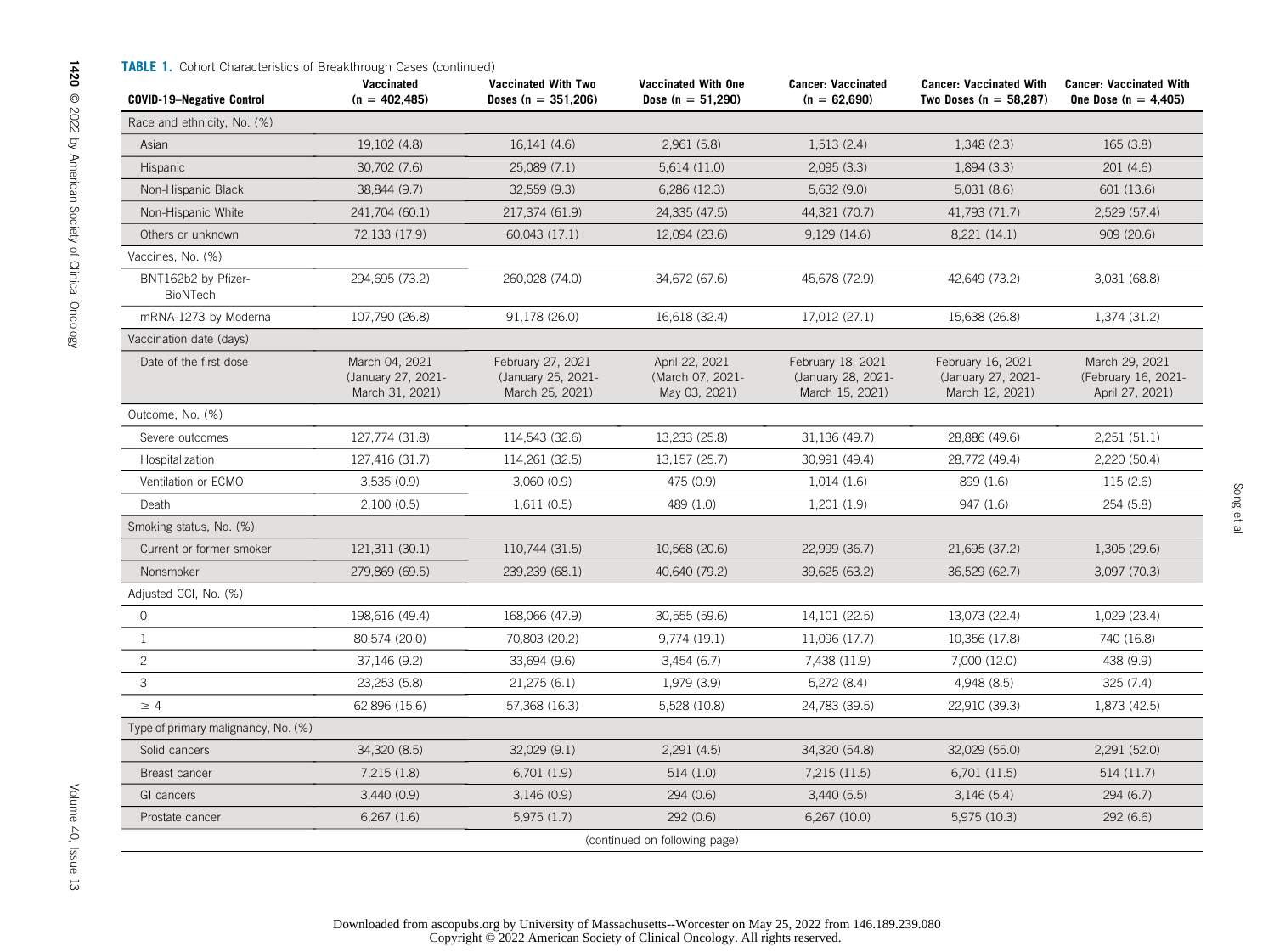#### TABLE 1. Cohort Characteristics of Breakthrough Cases (continued)

| <b>COVID-19-Negative Control</b> | Vaccinated<br>$(n = 402, 485)$ | Vaccinated With Two<br>Doses ( $n = 351,206$ ) | <b>Vaccinated With One</b><br>Dose (n = $51,290$ ) | <b>Cancer: Vaccinated</b><br>$(n = 62,690)$ | <b>Cancer: Vaccinated With</b><br>Two Doses ( $n = 58,287$ ) | <b>Cancer: Vaccinated With</b><br>One Dose ( $n = 4,405$ ) |
|----------------------------------|--------------------------------|------------------------------------------------|----------------------------------------------------|---------------------------------------------|--------------------------------------------------------------|------------------------------------------------------------|
| Skin cancers                     | 9,105(2.3)                     | 8,592(2.4)                                     | 513(1.0)                                           | 9,105(14.5)                                 | 8,592 (14.7)                                                 | 513(11.7)                                                  |
| Other solid tumors               | 8,293(2.1)                     | 7,615(2.2)                                     | 678(1.3)                                           | 8,293 (13.2)                                | 7,615(13.1)                                                  | 678 (15.4)                                                 |
| Hematologic cancers              | 3,824(1.0)                     | 3,455(1.0)                                     | 370(0.7)                                           | 3,824(6.1)                                  | 3,455(5.9)                                                   | 370 (8.4)                                                  |
| Leukemia                         | 1,137(0.3)                     | 1,032(0.3)                                     | 106(0.2)                                           | 1,137(1.8)                                  | 1,032(1.8)                                                   | 106(2.4)                                                   |
| Multiple myeloma                 | 787 (0.2)                      | 714 (0.2)                                      | 73(0.1)                                            | 787 (1.3)                                   | 714(1.2)                                                     | 73(1.7)                                                    |
| Other hematologic cancers        | 1,900(0.5)                     | 1,709 (0.5)                                    | 191(0.4)                                           | 1,900(3.0)                                  | 1,709 (2.9)                                                  | 191(4.3)                                                   |
| Multisite/metastatic             | 22,359(5.6)                    | 20.799 (5.9)                                   | 1,561 (3.0)                                        | 22.359 (35.7)                               | 20.799 (35.7)                                                | 1,561 (35.4)                                               |
| <b>Unknown</b>                   | 1,213(0.3)                     | 1,133(0.3)                                     | 80(0.2)                                            | 1,213 (1.9)                                 | 1,133(1.9)                                                   | 80(1.8)                                                    |
| Undefined primary                | 974 (0.2)                      | 871 (0.2)                                      | 103(0.2)                                           | 974(1.6)                                    | 871 (1.5)                                                    | 103(2.3)                                                   |

Abbreviations: CCI, Charlson Comorbidity Index; ECMO, extracorporeal membrane oxygenation; IQR, interquartile range.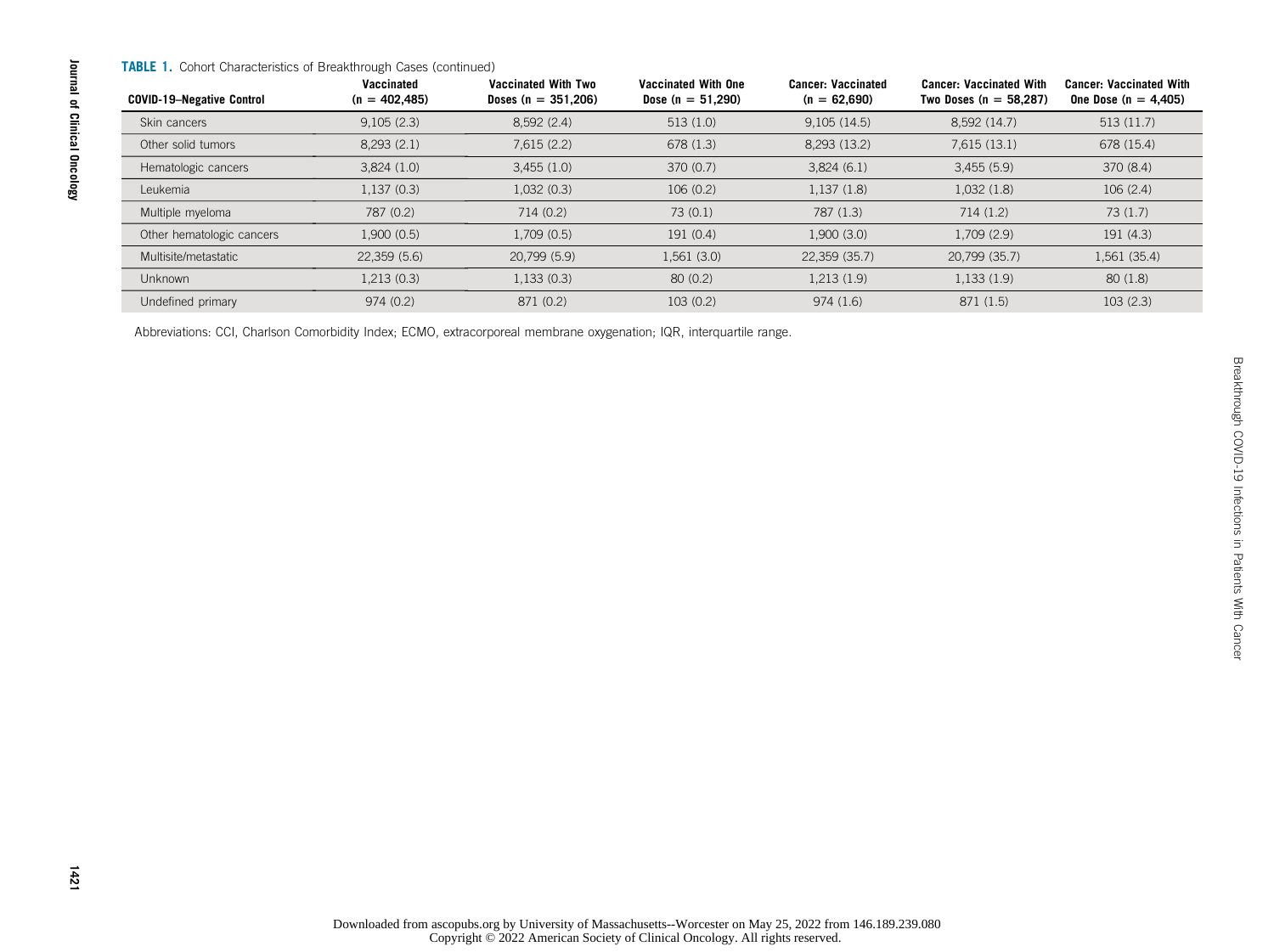(higher adjusted CCI) were at greater risk of severe COVID-19 outcomes (Appendix [Fig A2A,](#page-18-0) online only). Meanwhile, compared with noncancer cases, solid cancers (adjusted OR: 1.33; 95% CI, 1.09 to 1.62) and hematologic cancers (adjusted OR: 1.45; 95% CI, 1.08 to 1.95) had higher risks of severe COVID-19 outcomes. Fully vaccinated cases were related to a higher risk of severe outcomes than partially vaccinated cases (adjusted OR: 1.35; 95% CI, 1.2 to 1.52), whereas patients with Moderna's vaccine (adjusted OR: 0.64; 95% CI, 0.56 to 0.74) had lower risks than Pfizer's.

Individual multivariable analyses regarding specific cancer types suggested that, compared with noncancer cases (Appendix [Fig A2B](#page-18-0), Data Supplement), patients with multiple myeloma were associated with increased risks of severe COVID-19 outcomes (adjusted OR: 1.75; 95% CI, 1.06 to 2.89). When compared with solid cancers (Appendix [Fig A2C](#page-18-0) and Data Supplement), patients with lymphoid leukemia (adjusted OR: 0.53; 95% CI, 0.28 to 0.97) were at decreased risk.

Among individual hematologic cancers (Appendix [Fig A2D](#page-18-0) and Data Supplement), although not significant, two doses of vaccination showed less protection for patients with multiple myeloma (adjusted OR: 1.15; 95% CI, 0.32 to 4.12), lymphoma (adjusted OR: 2.22; 95% CI, 0.36 to 19.07), and lymphoid leukemia (adjusted OR: 1.80; 95% CI, 0.33 to 11.75). Moderna's vaccine demonstrated stronger protection for patients with lymphoma (adjusted OR: 0.55; 95% CI, 0.07 to 3.75) and lymphoid leukemia (adjusted OR: 0.21; 95% CI, 0.01 to 1.99).

#### Effects of Cancer Treatments on Vaccine Effectiveness

Cancer therapeutics and bone marrow transplantation procedures were systematically investigated using treatment-specific logistic linear regressions ([Fig 2](#page-10-0) and Data Supplement). The use of proteasome inhibitors and immunomodulators was significantly associated with higher breakthrough infection risks (adjusted ORs of 10.28 and 6.19, respectively). Medications with major immunosuppressive effects were associated with higher breakthrough risks (adjusted  $OR = 2.03$ ). The history of bone marrow transplantations was associated with less vaccine effectiveness (range from adjusted ORs of 3.81-6.81).

#### Further Analysis

We also examined the breakthrough risk, the severe outcome risk, and cancer treatment effects in patients who received two doses of vaccines (Data Supplement). The impact of recent cancer treatment on the breakthrough infection risk was explored (Data Supplement). The potential confounding effects because of the geographic variance were also checked (Data Supplement). The breakthrough infection risk of female- and male-specific cancers is explored in the Data Supplement. Stratified analysis was performed to reveal the treatment effects in hematologic malignancies (Data Supplement). The geographic distributions of cohort characteristics used in this work are presented in the Data Supplement. Goodness of fit and explained variations are provided in the Data Supplement. The above results are explained and discussed in the Data Supplement, and the variable selection results are provided in the Data Supplement. Main conclusions remained the same in these analyses.

# **DISCUSSION**

We reported the effectiveness of COVID-19 vaccines in patients with cancer using the largest national COVID-19 electronic medical record resource. Our results showed that patients with hematologic malignancies, especially multiple myeloma, were at a higher risk for breakthrough infection compared with noncancer patients or patients with solid tumor. Our findings aligned with recent serologic evidence in clinical studies and trials, which showed that the postvaccination antibody titers after vaccination were lower in patients $9,28-30$  $9,28-30$  $9,28-30$  with cancer including multiple myeloma, $31,32$  $31,32$  compared with those without cancers. The evidence suggested that the weaker serologic responses of patients with cancer to COVID-19 vaccines led to a higher risk of breakthrough infection.

Reducing health disparity is crucial for preventing COVID-19 breakthrough infections. Our study showed that non-Hispanic African Americans, including those with cancers, had significantly lower risks of breakthrough infections. Similar observations have been previously reported in smaller cohorts.<sup>[33-](#page-14-7)[35](#page-14-8)</sup> However, the vaccination rate of Af-rican Americans was lower than other races,<sup>[36](#page-14-9)</sup> largely because of hesitancy.[37](#page-14-10) Our results underscored the urgency and importance of addressing COVID-19 vaccination hesitancy and increasing vaccination coverage in African Americans.

Our analysis suggested that vaccination protected patients with cancer, including those with hematologic malignancies, from breakthrough infections. Recently, the CDC approved the booster dose for immunocompromised individuals, including those with hematologic malignancies,<sup>38</sup> and the corresponding data about the efficacy of booster doses are under collection at N3C. Whether our discoveries can be generalized to patients receiving booster shots is unknown. We will report the effectiveness of booster shots in follow-up studies once the data are available.

Despite lower breakthrough infection risk, fully vaccinated individuals had higher risk of developing severe outcomes compared with partially vaccinated individuals. These findings differ from those observed from other vaccine effectiveness studies including the study by Dagan et al,  $39$ which reported a lower rate of COVID-19–related severe outcomes, largely because of the different definition of the at-risk population. Our study focused on the severe outcomes among breakthrough infection cases, whereas Dagan et al $^{39}$  $^{39}$  $^{39}$  focused on the severe outcomes among all vaccinated population, including those who were not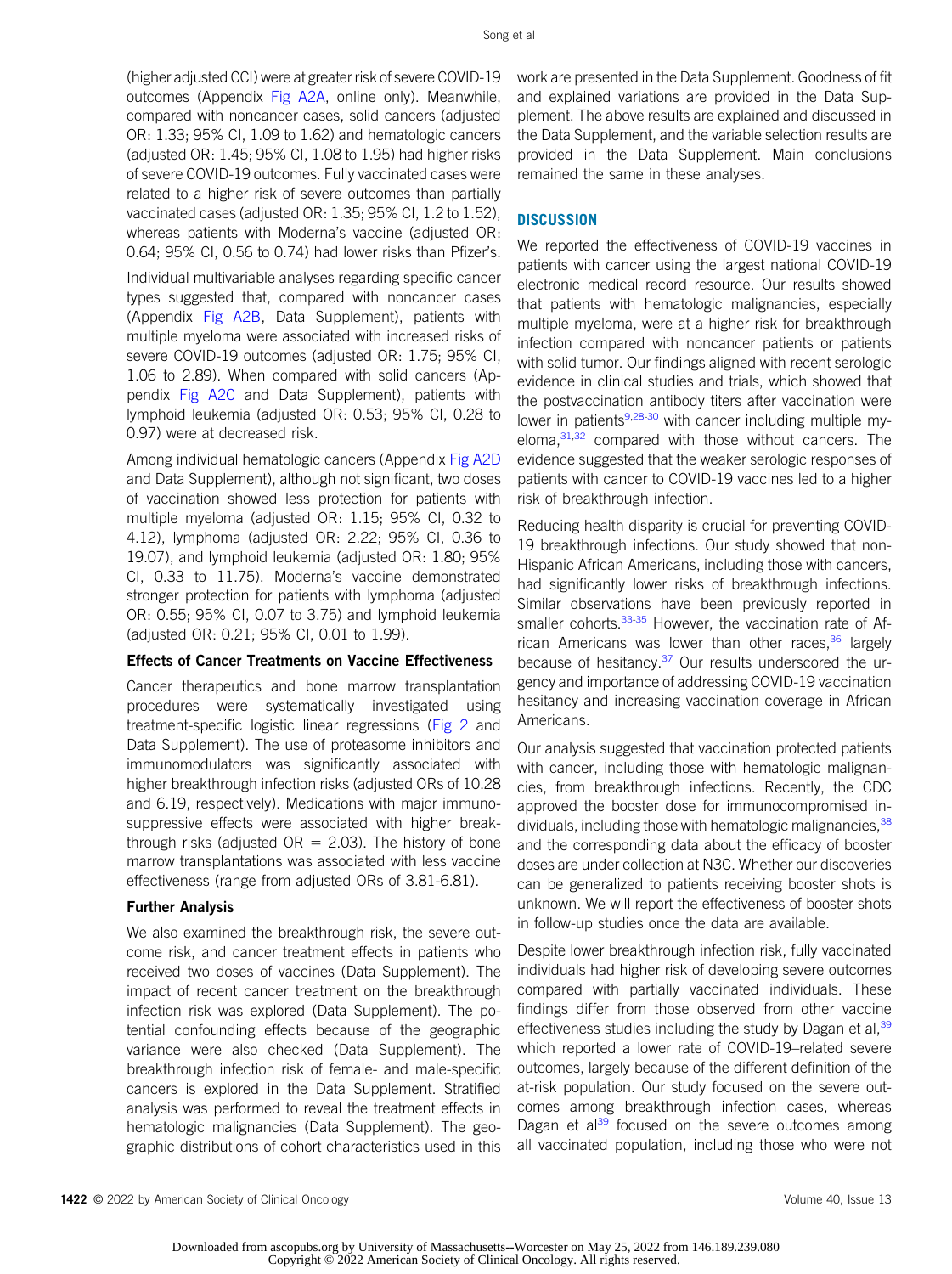| A | <b>Therapeutic Drugs</b>                                  | Adjusted OR (95% CI)  | P       |       |                                             |
|---|-----------------------------------------------------------|-----------------------|---------|-------|---------------------------------------------|
|   | Proteasome inhibitors                                     | 10.28 (6.20 to 17.05) | < .0001 | $***$ |                                             |
|   | Immunomodulators                                          | 6.19 (4.07 to 9.36)   | < .0001 | $***$ |                                             |
|   | <b>CART-cell therapy</b>                                  | 5.81 (0.15 to 226)    | .3188   |       |                                             |
|   | Monoclonal antibodies                                     | 2.33 (1.67 to 3.21)   | < .0001 | $***$ |                                             |
|   | Cyclin-dependent kinase inhibitors                        | 1.53 (0.46 to 5.01)   | .3663   |       |                                             |
|   | Alkylating agents                                         | 1.20 (0.74 to 1.93)   | .3663   |       |                                             |
|   | Antimetabolites                                           | 1.16 (0.79 to 1.71)   | .3663   |       |                                             |
|   | Enzyme inhibitors                                         | 1.13 (0.53 to 2.47)   | .7188   |       |                                             |
|   | Tyrosine kinase inhibitors                                | 1.05 (0.56 to 1.96)   | .8280   |       |                                             |
|   | Topoisomerase I inhibitors                                | 0.86 (0.15 to 4.98)   | .8280   |       |                                             |
|   | Antimitotic agents                                        | 0.70 (0.33 to 1.53)   | .3188   |       |                                             |
|   | Immune checkpoint inhibitors                              | 0.66 (0.27 to 1.62)   | .3188   |       |                                             |
|   | Antitumor antibiotics                                     | 0.61 (0.22 to 1.74)   | .3188   |       |                                             |
|   | B-cell-depleting monoclonal antibodies                    | 0.48 (0.13 to 1.77)   | .3188   |       |                                             |
|   | Plant alkaloids                                           | 0.45 (0.05 to 4.07)   | .3663   |       |                                             |
| В | Immunosuppressants                                        | Adjusted OR (95% CI)  | P       |       |                                             |
|   | Medications without major immunosuppressive effects (ref) |                       |         |       |                                             |
|   | Medications with major immunosuppressive effects          | 2.03 (1.75 to 2.34)   | < .0001 | $***$ |                                             |
| С | <b>Bone Marrow Transplantation</b>                        | Adjusted OR (95% CI)  | P       |       |                                             |
|   | No records (ref)                                          |                       |         |       |                                             |
|   | Within 6 months                                           | 5.30 (2.90 to 9.07)   | < .0001 | $***$ |                                             |
|   | Six months to 1 year                                      | 3.81 (2.10 to 6.48)   | < .0001 | ***   |                                             |
|   | Over 1 year                                               | 6.81 (4.66 to 9.74)   | < .0001 | $***$ |                                             |
|   |                                                           |                       |         |       | $0.062$ 0.25<br>8<br>16 32 64 128<br>2<br>4 |
|   |                                                           |                       |         |       | Adjusted OR                                 |

<span id="page-10-0"></span>FIG 2. The effects of recent cancer treatments on breakthrough infection. The forest plot of logistic linear regression analyses is shown for (A) recent use (6 months before vaccination) of 15 NCI-derived drug categories in breakthrough infection cases, (B) recent use (6 months before vaccination) of drugs with v without major immunosuppressive effects in breakthrough infection cases, and (C) bone marrow transplantation in breakthrough infection cases. Age, sex, race and ethnicity, smoking status, vaccination doses, vaccination types, and vaccination date were included in all logistic regression models. Results from 14 separate logistic regression analyses, each tested a single medication category with its own reference group, are summarized in (A). The P values and 95% CIs shown in (A) were adjusted using FDR for multiple testing. \* $P < .05$ , \*\* $P < .01$ , \*\*\* $P < .001$ . CAR, chimeric antigen receptor; FDR, false discovery rate; OR, odds ratio; ref, reference.

infected. Moreover, the N3C-vaccinated cohort had a larger proportion of patients with cancer compared with the co-hort of Dagan et al<sup>[39](#page-14-12)</sup> (10%  $\nu$  2%), which may explain the higher rates in our study. Furthermore, compared with partially vaccinated individuals in our N3C cohort, fully vaccinated individuals were older (median age 63 v 52 years), had higher comorbidities (22%  $v$  12% of adjusted CCI  $\geq$ 4), and were more likely to be smokers (40% v 20%), which also contributed to a higher rate of severe outcomes.

To our knowledge, our study is the first to provide RWE on the differential effects of mRNA vaccine types in specific cancer types. In both the general population and those with cancers, the mRNA-1273 by Moderna demonstrates better protection against breakthrough risk than Pfizer-BioN-Tech's BNT162b2 vaccine, consistent with the antibodylevel difference in clinical trials.<sup>18</sup> Moderna's vaccine is particularly effective for those with multiple myeloma (adjusted  $OR = 0.35$ ) than the general population (adjusted  $OR = 0.66$ ). However, such a difference is less obvious in other hematologic malignancies.

It is important to allow sufficient time for N3C's contributing sites to report vaccination status, breakthrough infections, and associated clinical outcomes. A 3-month reporting window was used in this study, using the data released on August 27, 2021, to study the COVID-19 breakthrough infections occurred before May 31, 2021. Our study mainly covered the COVID-19 Alpha (B.1.1.7) variant, as by the end of May 2021, delta variants had just started to emerge in the United States, with a proportion of 7.3% among new cases.<sup>[40](#page-14-13)</sup> Therefore, our study established the baseline for investigating infections of new COVID-19 variants such as the delta or the omicron variant.

The causes of the observed associations between cancer treatments and breakthrough infection risks are complicated. For example, proteasome inhibitors, $11,41$  $11,41$  immunomodulators, and bone marrow transplantations $42,43$  $42,43$  are commonly used to treat hematologic malignancies such as multiple myeloma, $42$  which by itself is strongly associated with breakthrough infections. Stratified analyses were performed for specific drug categories in certain hematologic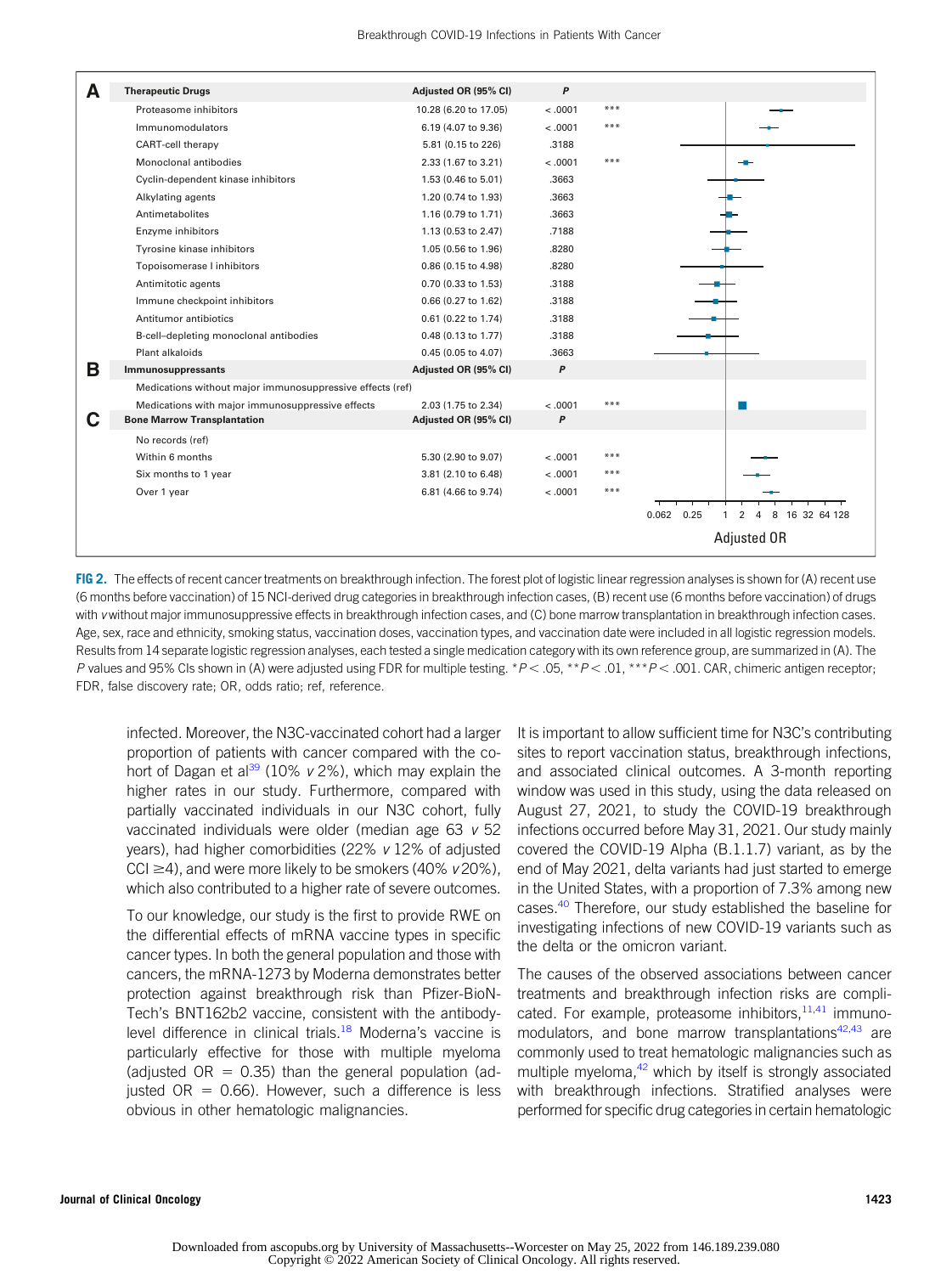malignancy types, the sample size of which was allowed (Data Supplement).

Our study was carefully designed to address known limitations in real-world data-based observational studies, including the reporting bias, the longitudinal continuum of cancer treatments, the design of the study, and selection of the statistic models. Our strategies are discussed in the Data Supplement. Comprehensive analysis on explained variations and goodness of fit suggested that, in general, our models explained the variation in the data well.

#### AFFILIATIONS

- <sup>1</sup>Wake Forest School of Medicine, Winston-Salem, NC
- 2 Rutgers University, New Brunswick, NJ
- 3 Duke University Medical Center, Durham, NC
- 4 University of Massachusetts Chan Medical School, Boston, MA 5 Palila Software LLC, Reno, NV
- 6 Harrison School of Pharmacy, Auburn University, Auburn, AL
- 7 Sage Bionetworks, Seattle, WA
- 8 University of Kentucky, Lexington, KT
- 9 Department of Biostatistics and Health Data Science, Indiana University School of Medicine, Indianapolis, IN
- <sup>10</sup>School of Medicine, University of Alabama at Birmingham, Birmingham, AL

#### CORRESPONDING AUTHOR

Jing Su, PhD, Department of Biostatistics and Health Data Science, Indiana University School of Medicine, 410 W. 10th St, Indianapolis, IN 46202; e-mail: [su1@iu.edu](mailto:su1@iu.edu)

#### DISCLAIMER

The content is solely the responsibility of the authors and does not necessarily represent the official views of the NIH. Authorship was determined using ICMJE recommendations.

#### SUPPORT

Supported by NCATS U24 TR002306 and the National Institute of General Medical Sciences, 5U54GM104942-04, and the analyses described in this publication were conducted with data and tools accessed through the NCATS N3C Data Enclave [\(https://covid.cd2h.org/](https://covid.cd2h.org/enclave) [enclave](https://covid.cd2h.org/enclave)). J.S. was partially financially supported by the Indiana University Precision Health Initiative and by the Indiana University Melvin and Bren Simon Comprehensive Cancer Center Support Grant from the National Cancer Institute (P30 CA 082709). U.T. was partially supported by the Cancer Center Support Grant from the National Cancer Institute to the Comprehensive Cancer Center of Wake Forest Baptist Medical Center (P30 CA012197). U.T. and Q.S. were supported in part by Bioinformatics Shared Resources under the NCI Cancer Center Support Grant to the Comprehensive Cancer Center of Wake Forest University Health Sciences (P30 CA012197). Additional support for Q.S. was provided by a Fellowship to Wei Zhang from the National Foundation for Cancer Research. N.S. was supported by the Leukemia and Lymphoma Society Career Development Award (LLS 3386-19) and National Marrow Donor Program Be The Match Foundation. T.B. was supported by the Bill and Melinda Gates Foundation (INV-018455).

#### AUTHORS' DISCLOSURES OF POTENTIAL CONFLICTS OF INTEREST

Disclosures provided by the authors are available with this article at DOI [https://doi.org/10.1200/JCO.21.02419.](https://ascopubs.org/doi/full/10.1200/jco.21.02419)

In conclusion, our work provided RWE suggesting that patients with cancer, especially those with hematologic malignancies such as multiple myeloma and lymphoma, were at higher risk of breakthrough infections after mRNA vaccinations and were more likely to develop severe outcomes. The COVID-19 mRNA vaccines still significantly reduced the breakthrough risk for patients with cancer. This work also provided a baseline for further investigating the efficacy of booster shots and the breakthroughs and outcomes of SARS-CoV-2 omicron variants infections.

#### DATA SHARING STATEMENT

Qualified researchers may request Ono Pharmaceutical to disclose individual patient-level data from clinical studies through the following website: <https://www.clinicalstudydatarequest.com/>. For more information on Ono Pharmaceutical's Policy for the Disclosure of Clinical Study Data, see the following website: [https://www.ono.co.jp/eng/rd/](https://www.ono.co.jp/eng/rd/policy.html) [policy.html.](https://www.ono.co.jp/eng/rd/policy.html)

#### AUTHOR CONTRIBUTIONS

Conception and design: Qianqian Song, Benjamin Bates, Yu Raymond Shao, Amit Kumar Mitra, Xiaochun Li, Noha Sharafeldin, Jing Su, Umit Topaloglu

Administrative support: Timothy Bergquist

Collection and assembly of data: Qianqian Song, Benjamin Bates, Yu Raymond Shao, Vithal Madhira, Timothy Bergquist, Noha Sharafeldin, Jing Su, Umit Topaloglu

Data analysis and interpretation: Qianqian Song, Benjamin Bates, Yu Raymond Shao, Fang-Chi Hsu, Feifan Liu, Vithal Madhira, Amit Kumar Mitra, Ramakanth Kavuluru, Xiaochun Li, Noha Sharafeldin, Jing Su Manuscript writing: All authors

Final approval of manuscript: All authors

Accountable for all aspects of the work: All authors

#### ACKNOWLEDGMENT

#### N3C Attribution

The analyses described in this publication were conducted with data or tools accessed through the NCATS N3C Data Enclave [covid.cd2h.org/](http://covid.cd2h.org/enclave) [enclave](http://covid.cd2h.org/enclave) and supported by NCATS U24 TR002306. This research was possible because of the patients whose information is included within the data from participating organizations [\(covid.cd2h.org/dtas\)](http://covid.cd2h.org/dtas) and the organizations and scientists [\(covid.cd2h.org/duas\)](http://covid.cd2h.org/duas) who have contributed to the ongoing development of this community resource [\(https://doi.org/](https://doi.org/10.1093/jamia/ocaa196) [10.1093/jamia/ocaa196\)](https://doi.org/10.1093/jamia/ocaa196).

#### Individual Acknowledgments For Core Contributors

We gratefully acknowledge contributions from the following N3C core teams:

(Asterisks indicate leads) • Principal Investigators: Melissa A. Haendel\*, Christopher G. Chute\*, Kenneth R. Gersing, Anita Walden

• Workstream, subgroup, and administrative leaders: Melissa A. Haendel\*, Tellen D. Bennett, Christopher G. Chute, David A. Eichmann, Justin Guinney, Warren A. Kibbe, Hongfang Liu, Philip R.O. Payne, Emily R. Pfaff, Peter N. Robinson, Joel H. Saltz, Heidi Spratt, Justin Starren, Christine Suver, Adam B. Wilcox, Andrew E. Williams, Chunlei Wu

- Key liaisons at data partner sites
- Regulatory staff at data partner sites

• Individuals at the sites who are responsible for creating the data sets and submitting data to N3C . Data Ingest and Harmonization Team: Christopher G. Chute\*, Emily R. Pfaff\*, Davera Gabriel, Stephanie S. Hong, Kristin Kostka, Harold P. Lehmann, Richard A. Moffitt, Michele Morris, Matvey B. Palchuk, Xiaohan Tanner Zhang, Richard L. Zhu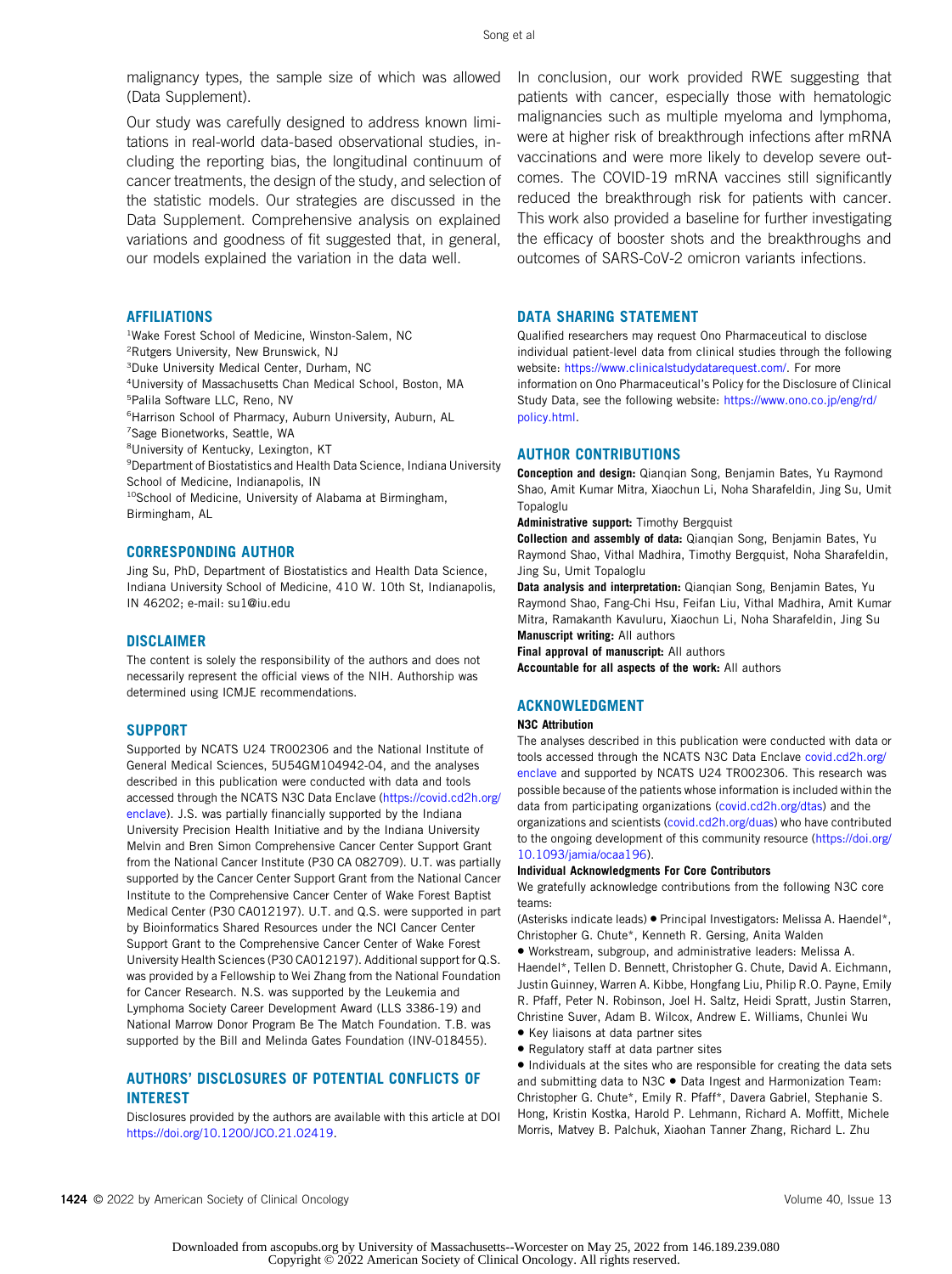• Phenotype Team (individuals who create the scripts that the sites use to submit their data, based on the COVID and Long COVID definitions): Emily R. Pfaff\*, Benjamin Amor, Mark M. Bissell, Marshall Clark, Andrew T. Girvin, Stephanie S. Hong, Kristin Kostka, Adam M. Lee, Robert T. Miller, Michele Morris, Matvey B. Palchuk, Kellie M. Walters

• Project Management and Operations Team: Anita Walden\*, Yooree Chae, Connor Cook, Alexandra Dest, Racquel R. Dietz, Thomas Dillon, Patricia A. Francis, Rafael Fuentes, Alexis Graves, Julie A. McMurry, Andrew J. Neumann, Shawn T. O'Neil, Usman Sheikh, Andréa M. Volz, Elizabeth Zampino

• Partners from NIH and other federal agencies: Christopher P. Austin\*, Kenneth R. Gersing\*, Samuel Bozzette, Mariam Deacy, Nicole Garbarini, Michael G. Kurilla, Sam G. Michael, Joni L. Rutter, Meredith Temple-O'Connor

• Analytics Team (individuals who build the Enclave infrastructure, help create codesets and variables, and help Domain Teams and project teams with their data sets): Benjamin Amor\*, Mark M. Bissell, Katie Rebecca Bradwell, Andrew T. Girvin, Amin Manna, Nabeel Qureshi

• Publication Committee Management Team: Mary Morrison Saltz\*, Christine Suver\*, Christopher G. Chute, Melissa A. Haendel, Julie A. McMurry, Andréa M. Volz, Anita Walden

• Publication Committee Review Team: Carolyn Bramante, Jeremy Richard Harper, Wenndy Hernandez, Farrukh M Koraishy, Federico Mariona, Amit Saha, Satyanarayana Vedula

#### Data Partners with Released Data

Stony Brook University—U24TR002306 • University of Oklahoma Health Sciences Center—U54GM104938: Oklahoma Clinical and Translational Science Institute (OCTSI) • West Virginia University— U54GM104942: West Virginia Clinical and Translational Science Institute (WVCTSI) • University of Mississippi Medical Center— U54GM115428: Mississippi Center for Clinical and Translational Research (CCTR) • University of Nebraska Medical Center— U54GM115458: Great Plains IDeA-Clinical & Translational Research • Maine Medical Center—U54GM115516: Northern New England Clinical & Translational Research (NNE-CTR) Network • Wake Forest University Health Sciences—UL1TR001420: Wake Forest Clinical and Translational Science Institute • Northwestern University at Chicago— UL1TR001422: Northwestern University Clinical and Translational Science Institute (NUCATS) • University of Cincinnati—UL1TR001425: Center for Clinical and Translational Science and Training • The University of Texas Medical Branch at Galveston—UL1TR001439: The Institute for Translational Sciences • Medical University of South Carolina—UL1TR001450: South Carolina Clinical & Translational Research Institute (SCTR) • University of Massachusetts Medical School Worcester—UL1TR001453: The UMass Center for Clinical and Translational Science (UMCCTS) • University of Southern California— UL1TR001855: The Southern California Clinical and Translational Science Institute (SC CTSI) • Columbia University Irving Medical Center—UL1TR001873: Irving Institute for Clinical and Translational Research • George Washington Children's Research Institute— UL1TR001876: Clinical and Translational Science Institute at Children's National (CTSA-CN) . University of Kentucky-UL1TR001998: UK Center for Clinical and Translational Science • University of Rochester—UL1TR002001: UR Clinical & Translational Science Institute • University of Illinois at Chicago—UL1TR002003: UIC Center for Clinical and Translational Science • Penn State Health Milton S. Hershey Medical Center—UL1TR002014: Penn State Clinical and Translational Science Institute . The University of Michigan at Ann Arbor—UL1TR002240: Michigan Institute for Clinical and Health Research • Vanderbilt University Medical Center—UL1TR002243: Vanderbilt Institute for Clinical and Translational Research . University of Washington—UL1TR002319: Institute of Translational Health Sciences • Washington University in St Louis—UL1TR002345: Institute of Clinical and Translational Sciences • Oregon Health & Science University—UL1TR002369: Oregon Clinical and Translational Research Institute • University of Wisconsin-Madison—UL1TR002373: UW

Institute for Clinical and Translational Research • Rush University Medical Center—UL1TR002389: The Institute for Translational Medicine (ITM) • The University of Chicago—UL1TR002389: The Institute for Translational Medicine (ITM) • University of North Carolina at Chapel Hill—UL1TR002489: North Carolina Translational and Clinical Science Institute • University of Minnesota—UL1TR002494: Clinical and Translational Science Institute • Children's Hospital Colorado—UL1TR002535: Colorado Clinical and Translational Sciences Institute • The University of Iowa—UL1TR002537: Institute for Clinical and Translational Science . The University of Utah-UL1TR002538: Uhealth Center for Clinical and Translational Science • Tufts Medical Center—UL1TR002544: Tufts Clinical and Translational Science Institute • Duke University—UL1TR002553: Duke Clinical and Translational Science Institute • Virginia Commonwealth University— UL1TR002649: C. Kenneth and Dianne Wright Center for Clinical and Translational Research • The Ohio State University—UL1TR002733: Center for Clinical and Translational Science • The University of Miami Leonard M. Miller School of Medicine—UL1TR002736: University of Miami Clinical and Translational Science Institute • University of Virginia—UL1TR003015: iTHRIV Integrated Translational health Research Institute of Virginia • Carilion Clinic—UL1TR003015: iTHRIV Integrated Translational health Research Institute of Virginia • University of Alabama at Birmingham—UL1TR003096: Center for Clinical and Translational Science • Johns Hopkins University—UL1TR003098: Johns Hopkins Institute for Clinical and Translational Research . University of Arkansas for Medical Sciences—UL1TR003107: UAMS Translational Research Institute • Nemours—U54GM104941: Delaware CTR ACCEL Program . University Medical Center New Orleans-U54GM104940: Louisiana Clinical and Translational Science (LA CaTS) Center • University of Colorado Denver, Anschutz Medical Campus-UL1TR002535: Colorado Clinical and Translational Sciences Institute • Mayo Clinic Rochester—UL1TR002377: Mayo Clinic Center for Clinical and Translational Science (CCaTS) · Tulane University-UL1TR003096: Center for Clinical and Translational Science • Loyola University Medical Center—UL1TR002389: The Institute for Translational Medicine (ITM) • Advocate Health Care Network— UL1TR002389: The Institute for Translational Medicine (ITM) • OCHIN—INV-018455: Bill and Melinda Gates Foundation grant to Sage

#### Additional Data Partners Who Have Signed a DTA and Whose Data Release is Pending

**Bionetworks** 

The Rockefeller University—UL1TR001866: Center for Clinical and Translational Science • The Scripps Research Institute— UL1TR002550: Scripps Research Translational Institute • University of Texas Health Science Center at San Antonio—UL1TR002645: Institute for Integration of Medicine and Science . The University of Texas Health Science Center at Houston—UL1TR003167: Center for Clinical and Translational Sciences (CCTS) • NorthShore University HealthSystem— UL1TR002389: The Institute for Translational Medicine (ITM) • Yale New Haven Hospital—UL1TR001863: Yale Center for Clinical Investigation • Emory University—UL1TR002378: Georgia Clinical and Translational Science Alliance • Weill Medical College of Cornell University—UL1TR002384: Weill Cornell Medicine Clinical and Translational Science Center • Montefiore Medical Center— UL1TR002556: Institute for Clinical and Translational Research at Einstein and Montefiore • Medical College of Wisconsin— UL1TR001436: Clinical and Translational Science Institute of Southeast Wisconsin • University of New Mexico Health Sciences Center—UL1TR001449: University of New Mexico Clinical and Translational Science Center • George Washington University— UL1TR001876: Clinical and Translational Science Institute at Children's National (CTSA-CN) • Stanford University—UL1TR003142: Spectrum: The Stanford Center for Clinical and Translational Research and Education • Regenstrief Institute—UL1TR002529: Indiana Clinical and Translational Science Institute • Cincinnati Children's Hospital Medical Center—UL1TR001425: Center for Clinical and Translational Science and Training • Boston University Medical Campus-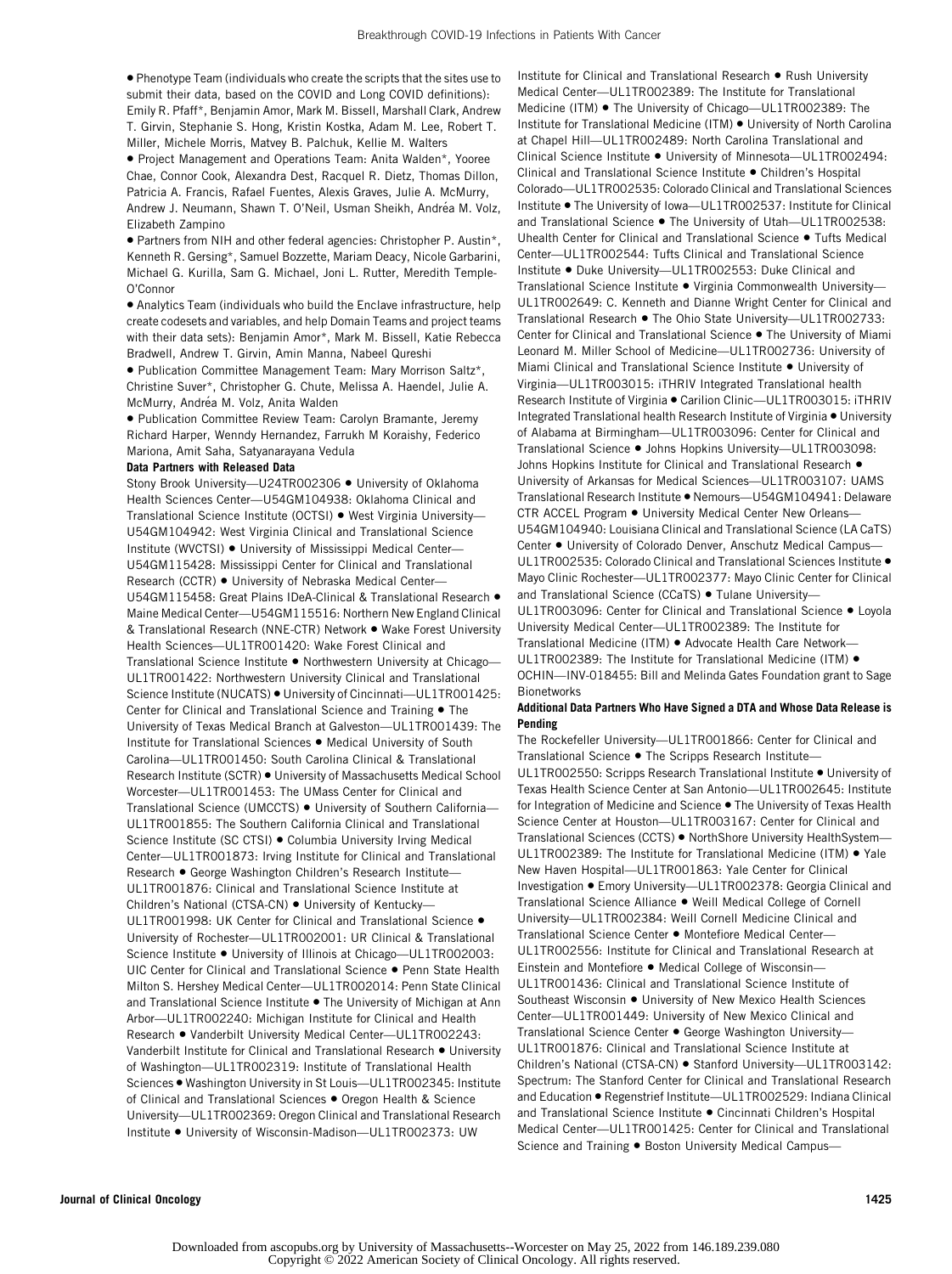UL1TR001430: Boston University Clinical and Translational Science Institute • The State University of New York at Buffalo-UL1TR001412: Clinical and Translational Science Institute ● Aurora Health Care– UL1TR002373: Wisconsin Network For Health Research • Brown University—U54GM115677: Advance Clinical Translational Research (Advance-CTR) • Rutgers, The State University of New Jersey— UL1TR003017: New Jersey Alliance for Clinical and Translational Science • Loyola University Chicago—UL1TR002389: The Institute for Translational Medicine (ITM) • #N/A—UL1TR001445: Langone Health's Clinical and Translational Science Institute • Children's Hospital of Philadelphia—UL1TR001878: Institute for Translational Medicine and Therapeutics • University of Kansas Medical Center— UL1TR002366: Frontiers: University of Kansas Clinical and Translational Science Institute • Massachusetts General Brigham— UL1TR002541: Harvard Catalyst • Icahn School of Medicine at Mount Sinai-UL1TR001433: ConduITS Institute for Translational Sciences . Ochsner Medical Center—U54GM104940: Louisiana Clinical and Translational Science (LA CaTS) Center • HonorHealth—None (Voluntary) • University of California, Irvine—UL1TR001414: The UC Irvine Institute for Clinical and Translational Science (ICTS) • University of California, San Diego—UL1TR001442: Altman Clinical and

Translational Research Institute • University of California, Davis— UL1TR001860: UC Davis Health Clinical and Translational Science Center • University of California, San Francisco—UL1TR001872: UCSF Clinical and Translational Science Institute • University of California, Los Angeles—UL1TR001881: UCLA Clinical Translational Science Institute • University of Vermont—U54GM115516: Northern New England Clinical & Translational Research (NNE-CTR) Network • Arkansas Children's Hospital—UL1TR003107: UAMS Translational Research Institute

#### IRB

The N3C data transfer to NCATS is performed under Johns Hopkins University Reliance Protocol No. IRB00249128 or individual site agreements with NIH. The N3C Data Enclave is managed under the authority of the NIH; information can be found at [https://ncats.nih.gov/](https://ncats.nih.gov/n3c/resources) [n3c/resources.](https://ncats.nih.gov/n3c/resources)

This research was possible because of the patients whose information is included within the data from participating organizations ([https://](https://ncats.nih.gov/n3c/resources/data-contribution/data-transfer-agreementsignatories) [ncats.nih.gov/n3c/resources/data-contribution/data-transfer-](https://ncats.nih.gov/n3c/resources/data-contribution/data-transfer-agreementsignatories)

[agreementsignatories](https://ncats.nih.gov/n3c/resources/data-contribution/data-transfer-agreementsignatories)) and scientists ([https://covid.cd2h.org/duas\)](https://covid.cd2h.org/duas) who have contributed to the ongoing development of this community resource doi.org/10.5281/zenodo.3979622.

#### **REFERENCES**

- <span id="page-13-0"></span>1. Sharafeldin N, Bates B, Song Q, et al: Outcomes of COVID-19 in patients with cancer: Report from the National COVID Cohort Collaborative (N3C). J Clin Oncol 39:2232-2246, 2021
- <span id="page-13-1"></span>2. Grivas P, Khaki AR, Wise-Draper TM, et al: Association of clinical factors and recent anticancer therapy with COVID-19 severity among patients with cancer: A report from the COVID-19 and Cancer Consortium. Ann Oncol 32:787-800, 2021
- 3. Wang Q, Berger NA, Xu R: Analyses of risk, racial disparity, and outcomes among US patients with cancer and COVID-19 infection. JAMA Oncol 7:220-227, 2021
- <span id="page-13-2"></span>4. Ribas A, Sengupta R, Locke T, et al: Priority COVID-19 vaccination for patients with cancer while vaccine supply is limited. Cancer Discov 11:233-236, 2021
- <span id="page-13-3"></span>5. Thompson MG, Burgess JL, Naleway AL, et al: Prevention and attenuation of Covid-19 with the BNT162b2 and mRNA-1273 vaccines. N Engl J Med 385: 320-329, 2021
- 6. Thompson MG, Stenehjem E, Grannis S, et al: Effectiveness of covid-19 vaccines in ambulatory and inpatient care settings. N Engl J Med 385:1355-1371, 2021
- 7. Pilishvili T, Fleming-Dutra KE, Farrar JL, et al: Interim estimates of vaccine effectiveness of Pfizer-BioNTech and Moderna COVID-19 vaccines among health Care personnel—33 U.S. Sites, January-March 2021. MMWR Morb Mortal Wkly Rep 70:753-758, 2021
- <span id="page-13-4"></span>8. Self WH, Tenforde MW, Rhoads JP, et al: Comparative effectiveness of Moderna, Pfizer-BioNTech, and Janssen (Johnson & Johnson) vaccines in preventing COVID-19 hospitalizations among adults without immunocompromising conditions—United States, March-August 2021. MMWR Morb Mortal Wkly Rep 70: 1337-1343, 2021
- <span id="page-13-5"></span>9. Monin L, Laing AG, Muñoz-Ruiz M, et al: Safety and immunogenicity of one versus two doses of the COVID-19 vaccine BNT162b2 for patients with cancer: Interim analysis of a prospective observational study. Lancet Oncol 22:765-778, 2021
- <span id="page-13-6"></span>10. Agha M, Blake M, Chilleo C, et al: Suboptimal response to COVID-19 mRNA vaccines in hematologic malignancies patients. medRxiv, 2021. [http://dx.doi.org/](http://dx.doi.org/10.1101/2021.04.06.21254949) [10.1101/2021.04.06.21254949](http://dx.doi.org/10.1101/2021.04.06.21254949)
- <span id="page-13-7"></span>11. Teh BW, Harrison SJ, Worth LJ, et al: Infection risk with immunomodulatory and proteasome inhibitor–based therapies across treatment phases for multiple myeloma: A systematic review and meta-analysis. Eur J Cancer 67:21-37, 2016
- <span id="page-13-8"></span>12. Addeo A, Shah PK, Bordry N, et al: Immunogenicity of SARS-CoV-2 messenger RNA vaccines in patients with cancer. Cancer Cell 39:1091-1098.e2, 2021
- <span id="page-13-9"></span>13. Painter MM, Mathew D, Goel RR, et al: Rapid induction of antigen-specific CD4+T cells is associated with coordinated humoral and cellular immunity to SARS-CoV-2 mRNA vaccination. Immunity 54:2133-2142.e3, 2021
- <span id="page-13-10"></span>14. van der Veldt AAM, Oosting SF, Dingemans A-MC, et al: COVID-19 vaccination: The VOICE for patients with cancer. Nat Med 27:568-569, 2021
- <span id="page-13-11"></span>15. Hwang JK, Zhang T, Wang AZ, et al: COVID-19 vaccines for patients with cancer: Benefits likely outweigh risks. J Hematol Oncol 14:38, 2021
- <span id="page-13-12"></span>16. Baden LR, El Sahly HM, Essink B, et al: Efficacy and safety of the mRNA-1273 SARS-CoV-2 vaccine. N Engl J Med 384:403-416, 2021
- <span id="page-13-13"></span>17. Polack FP, Thomas SJ, Kitchin N, et al: Safety and efficacy of the BNT162b2 mRNA covid-19 vaccine. N Engl J Med 383:2603-2615, 2020
- <span id="page-13-14"></span>18. Steensels D, Pierlet N, Penders J, et al: Comparison of SARS-CoV-2 antibody response following vaccination with BNT162b2 and mRNA-1273. JAMA 326: 1533-1535, 2021
- <span id="page-13-15"></span>19. Puranik A, Lenehan PJ, Silvert E, et al: Comparison of two highly-effective mRNA vaccines for COVID-19 during periods of Alpha and Delta variant prevalence. medRxiv, 2021. <http://dx.doi.org/10.1101/2021.08.06.21261707>
- <span id="page-13-16"></span>20. Haendel MA, Chute CG, Bennett TD, et al: The National COVID Cohort Collaborative (N3C): Rationale, design, infrastructure, and deployment. J Am Med Inform Assoc 28:427-443, 2021
- <span id="page-13-17"></span>21. Quan H, Sundararajan V, Halfon P, et al: Coding algorithms for defining comorbidities in ICD-9-CM and ICD-10 administrative data. Med Care 43:1130-1139, 2005
- 22. Quan H, Li B, Couris CM, et al: Updating and validating the Charlson comorbidity index and score for risk adjustment in hospital discharge abstracts using data from 6 countries. Am J Epidemiol 173:676-682, 2011
- <span id="page-13-18"></span>23. El-Sappagh S, Franda F, Ali F, et al: SNOMED CT standard ontology based on the ontology for general medical science. BMC Med Inform Decis Mak 18:76, 2018
- <span id="page-13-19"></span>24. Rivera DR, Lam CJK, Enewold L, et al: Development and utility of the Observational Research in Oncology Toolbox: Cancer Medications Enquiry Database-Healthcare Common Procedure Coding System (HCPCS). J Natl Cancer Inst Monogr 2020:39-45, 2020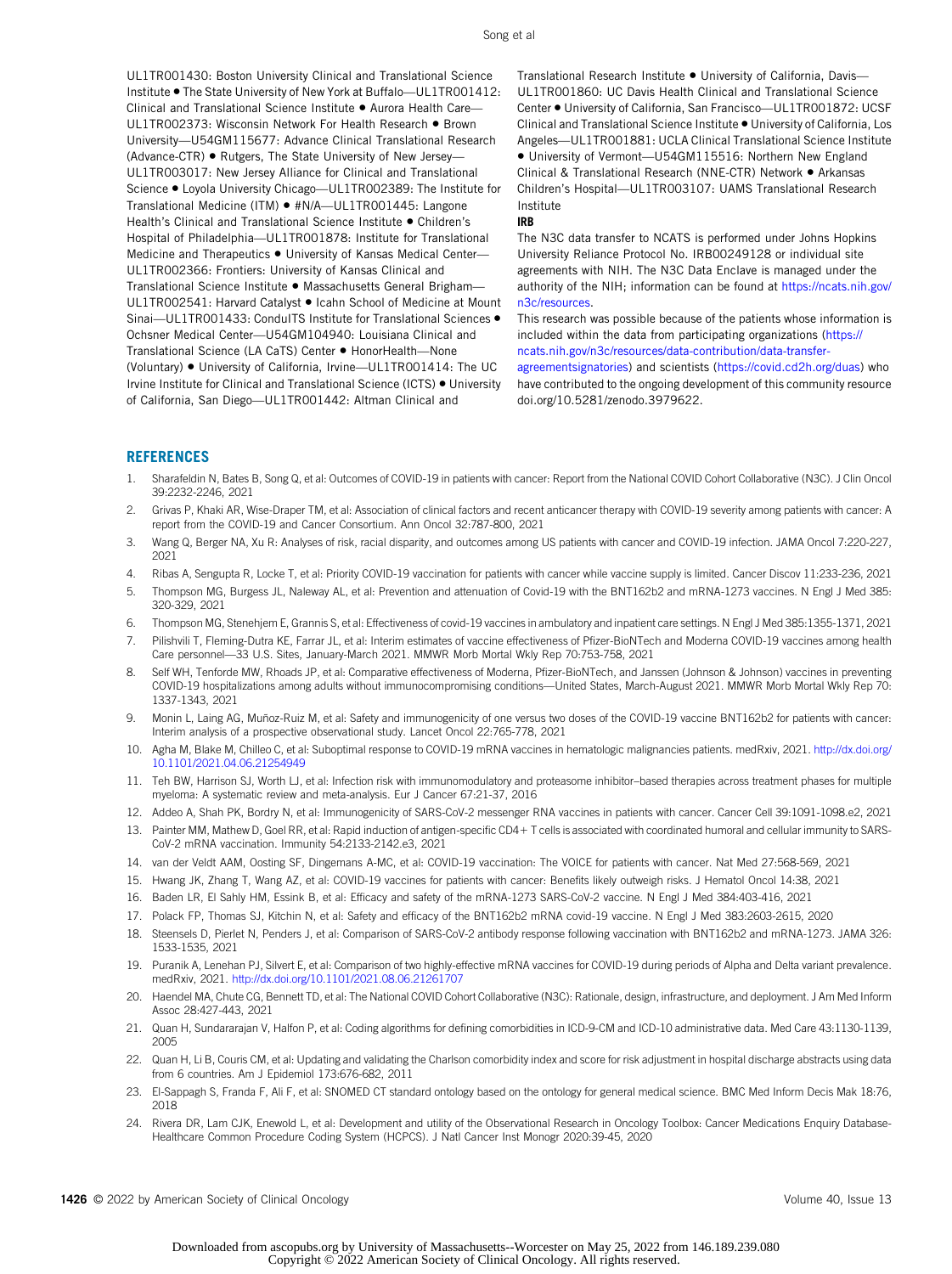- <span id="page-14-0"></span>25. Rivera DR, Grothen A, Ohm B, et al: Utilization of the Cancer Medications Enquiry Database (CanMED)-National Drug Codes (NDC): Assessment of systemic breast cancer treatment patterns. J Natl Cancer Inst Monogr 2020:46-52, 2020
- <span id="page-14-1"></span>26. CDC: Vaccines for COVID-19, 2021. <https://www.cdc.gov/coronavirus/2019-ncov/vaccines/index.html>
- <span id="page-14-2"></span>27. Benjamini Y, Hochberg Y: Controlling the false discovery rate: A practical and powerful approach to multiple testing. J R Stat Soc Ser B Methodol 57:289-300, 1995
- <span id="page-14-3"></span>28. Yazaki S, Yoshida T, Kojima Y, et al: Difference in SARS-CoV-2 antibody status between patients with cancer and health Care workers during the COVID-19 pandemic in Japan. JAMA Oncol 7:1141-1148, 2021
- 29. Ligumsky H, Safadi E, Etan T, et al: Immunogenicity and safety of the BNT162b2 mRNA COVID-19 vaccine among actively treated cancer patients. J Natl Cancer Inst 114:203-209, 2022
- <span id="page-14-4"></span>30. Massarweh A, Eliakim-Raz N, Stemmer A, et al: Evaluation of seropositivity following BNT162b2 messenger RNA vaccination for SARS-CoV-2 in patients undergoing treatment for cancer. JAMA Oncol 7:1133-1140, 2021
- <span id="page-14-5"></span>31. Avivi I, Balaban R, Shragai T, et al: Humoral response rate and predictors of response to BNT162b2 mRNA COVID19 vaccine in patients with multiple myeloma. Br J Haematol 195:186-193, 2021
- <span id="page-14-6"></span>32. Ludwig H, Boccadoro M, Moreau P, et al: Recommendations for vaccination in multiple myeloma: A consensus of the European Myeloma Network. Leukemia 35:31-44, 2021
- <span id="page-14-7"></span>33. Kersh AE, Ng S, Chang YM, et al: Targeted therapies: Immunologic effects and potential applications outside of cancer. J Clin Pharmacol 58:7-24, 2018
- 34. Butt AA, Khan T, Yan P, et al: Rate and risk factors for breakthrough SARS-CoV-2 infection after vaccination. J Infect 83:237-279, 2021
- <span id="page-14-8"></span>35. Antonelli M, Penfold RS, Merino J, et al: Risk factors and disease profile of post-vaccination SARS-CoV-2 infection in UK users of the COVID Symptom Study app: A prospective, community-based, nested, case-control study. Lancet Infect Dis 33:43-55, 2022
- <span id="page-14-9"></span>36. Khubchandani J, Macias Y: COVID-19 vaccination hesitancy in Hispanics and African-Americans: A review and recommendations for practice. Brain Behav Immun Health 15:100277, 2021
- <span id="page-14-10"></span>37. Khubchandani J, Sharma S, Price JH, et al: COVID-19 vaccination hesitancy in the United States: A rapid national assessment. J Community Health 46: 270-277, 2021
- <span id="page-14-11"></span>38. CDC: COVID-19 vaccines for moderately to severely immunocompromised people, 2021 [https://www.cdc.gov/coronavirus/2019-ncov/vaccines/](https://www.cdc.gov/coronavirus/2019-ncov/vaccines/recommendations/immuno.html) [recommendations/immuno.html](https://www.cdc.gov/coronavirus/2019-ncov/vaccines/recommendations/immuno.html)
- <span id="page-14-12"></span>39. Dagan N, Barda N, Kepten E, et al: BNT162b2 mRNA covid-19 vaccine in a nationwide mass vaccination setting. N Engl J Med 384:1412-1423, 2021
- <span id="page-14-13"></span>40. CDC: COVID Data Tracker, 2020. <https://covid.cdc.gov/covid-data-tracker/>
- <span id="page-14-14"></span>41. Sanchez L, Barley K, Richter J, et al: Immunomodulatory drug- and proteasome inhibitor-backbone regimens in the treatment of relapsed multiple myeloma: An evidence-based review. Expert Rev Hematol 13:943-958, 2020
- <span id="page-14-15"></span>42. McCarthy PL, Holstein SA, Petrucci MT, et al: Lenalidomide maintenance after autologous stem-cell transplantation in newly diagnosed multiple myeloma: A meta-analysis. J Clin Oncol 35:3279-3289, 2017
- <span id="page-14-16"></span>43. Rosiñol L, Oriol A, Rios R, et al: Bortezomib, lenalidomide, and dexamethasone as induction therapy prior to autologous transplant in multiple myeloma. Blood 134:1337-1345, 2019

nn - 1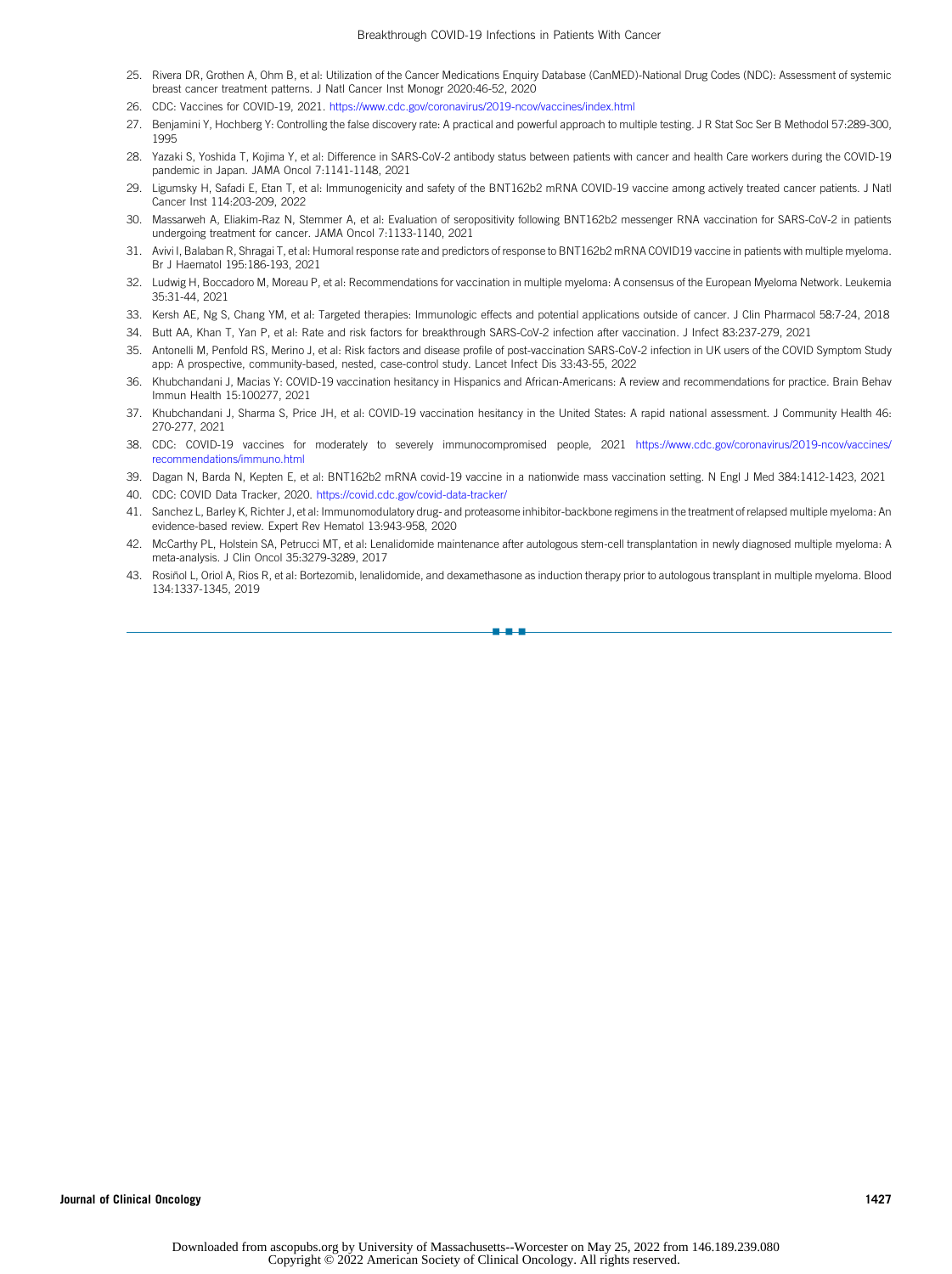#### AUTHORS' DISCLOSURES OF POTENTIAL CONFLICTS OF INTEREST

#### Risk and Outcome of Breakthrough COVID-19 Infections in Vaccinated Patients With Cancer: Real-World Evidence from the National COVID Cohort Collaborative

The following represents disclosure information provided by authors of this manuscript. All relationships are considered compensated unless otherwise noted. Relationships are self-held unless noted. I = Immediate Family Member, Inst = My Institution. Relationships may not relate to the subject matter of this manuscript. For more information about ASCO's conflict of interest policy, please refer to [www.asco.org/rwc](http://www.asco.org/rwc) or [ascopubs.org/jco/authors/author-center](https://ascopubs.org/jco/authors/author-center).

Open Payments is a public database containing information reported by companies about payments made to US-licensed physicians [\(Open Payments](https://openpaymentsdata.cms.gov/)).

#### Benjamin Bates Stock and Other Ownership Interests: Pfizer

Benjamin Bates Stock and Other Ownership Interests: Pfizer

Yu Raymond Shao Employment: GSK, Kintor

Feifan Liu Stock and Other Ownership Interests: Pfizer, Pfizer

Timothy Bergquist Research Funding: Celgene (Inst) Ramakanth Kavuluru Stock and Other Ownership Interests: Clover Health, Teladoc Xiaochun Li Consulting or Advisory Role: Lilly Umit Topaloglu Stock and Other Ownership Interests: Care Directions No other potential conflicts of interest were reported.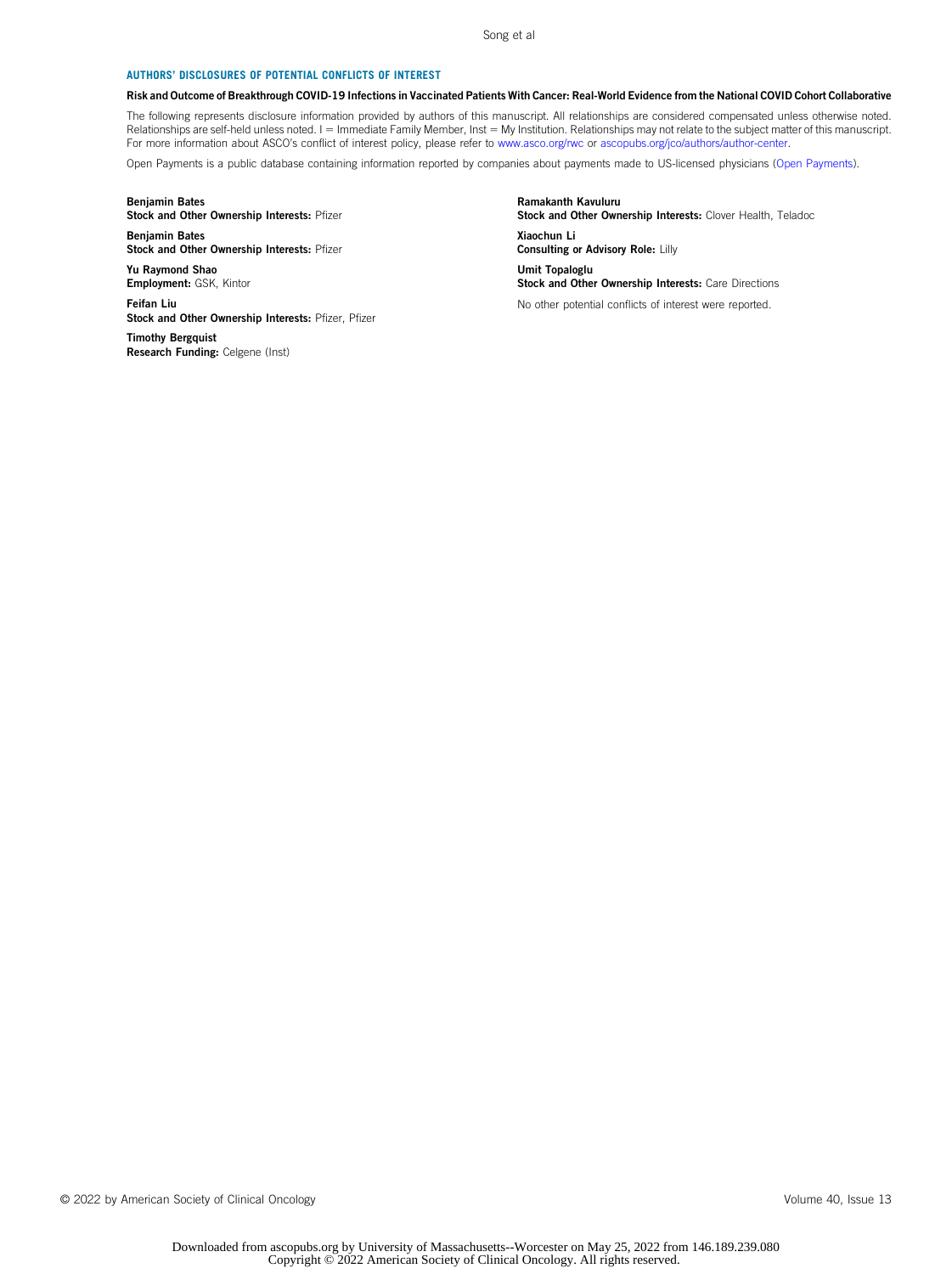# APPENDIX

|   |                                                                   | <b>Adjusted OR</b><br>(95% CI)             | P              |                |                                                         |
|---|-------------------------------------------------------------------|--------------------------------------------|----------------|----------------|---------------------------------------------------------|
|   | Overall                                                           |                                            |                |                |                                                         |
|   | Age, years                                                        |                                            |                |                |                                                         |
|   | 18-29 (ref)                                                       |                                            |                |                |                                                         |
|   | 30-49                                                             | 1.85 (1.67 to 2.05)                        | < 0.001        |                |                                                         |
|   | 50-64                                                             | 2.60 (2.35 to 2.90)                        | < 0.001        | $* * *$<br>*** |                                                         |
|   | > 65<br>Sex                                                       | 2.53 (2.28 to 2.82)                        | < 0.001        |                |                                                         |
|   | Female (ref)                                                      |                                            |                |                |                                                         |
|   | Male                                                              | 0.87 (0.83 to 0.92)                        | < .0001        | ***            | г                                                       |
|   | Race and ethnicity                                                |                                            |                |                |                                                         |
|   | Non-Hispanic White (ref)                                          |                                            |                |                |                                                         |
|   | Non-Hispanic Black                                                | 0.63 (0.57 to 0.70)                        | < 0.001        | $* * *$        |                                                         |
|   | Hispanic                                                          | 1.08 (0.96 to 1.20)                        | .1850          |                |                                                         |
|   | Asian<br>Others or unknown                                        | 0.93 (0.83 to 1.04)                        | .2115          |                |                                                         |
|   | Smoking status                                                    | 0.99 (0.92 to 1.06)                        | .7960          |                |                                                         |
|   | Nonsmoker (ref)                                                   |                                            |                |                |                                                         |
|   | Current or former smoker                                          | 1.30 (1.22 to 1.37)                        | < .0001        | ***            |                                                         |
|   | Cancer category                                                   |                                            |                |                |                                                         |
|   | No cancer (ref)                                                   |                                            |                |                |                                                         |
|   | Solid                                                             | 1.12 (1.01 to 1.23)                        | .0231          |                |                                                         |
|   | Hematologic                                                       | 4.64 (3.98 to 5.38)                        | < .0001        | ***            |                                                         |
|   | Multisite/metastatic                                              | 2.08 (1.89 to 2.29)                        | < .0001        | ***            |                                                         |
|   | Unknown                                                           | 1.20 (0.74 to 1.83)                        | .4323          |                |                                                         |
|   | Undefined primary<br>Vaccination doses                            | 1.27 (0.76 to 1.98)                        | .3332          |                |                                                         |
|   | One dose (ref)                                                    |                                            |                |                |                                                         |
|   | Two doses                                                         | 0.04 (0.04 to 0.05)                        | < .0001        | ***            |                                                         |
|   | Vaccination type                                                  |                                            |                |                |                                                         |
|   | BNT162b2 by Pfizer-BioNTech (ref)                                 |                                            |                |                |                                                         |
|   | mRNA-1273 by Moderna                                              | 0.66 (0.62 to 0.70)                        | < .0001        | ***            |                                                         |
|   | Vaccination date                                                  |                                            |                |                |                                                         |
|   | December 1, 2020 (ref)                                            |                                            |                | $* * *$        |                                                         |
|   | Date of first dose                                                | 0.43 (0.42 to 0.44)                        | $-.0001$       |                |                                                         |
| в | Major Cancer Types (breakthrough cases ≥ 20)<br>No cancer (ref)   |                                            |                |                |                                                         |
|   | Solid                                                             |                                            |                |                |                                                         |
|   | <b>Breast</b>                                                     | 1.12 (0.92 to 1.34)                        | .2620          |                |                                                         |
|   | Skin                                                              | 1.15 (0.97 to 1.34)                        | .1045          |                |                                                         |
|   | GI                                                                | 1.04 (0.77 to 1.37)                        | .8071          |                |                                                         |
|   | Prostate                                                          | 1.11 (0.88 to 1.38)                        | .3706          |                |                                                         |
|   | Female reproductive                                               | 0.98 (0.64 to 1.43)                        | .9053          |                |                                                         |
|   | Endocrine<br>Thoracic                                             | 0.88 (0.55 to 1.33)<br>1.12 (0.72 to 1.65) | .5605<br>.5944 |                |                                                         |
|   | Others                                                            | 1.38 (1.04 to 1.80)                        | .0206          |                |                                                         |
|   | Hematologic                                                       |                                            |                |                |                                                         |
|   | Leukemia                                                          | 6.15 (4.79 to 7.79)                        | < 0.001        |                |                                                         |
|   | Multiple myeloma                                                  | 7.92 (6.04 to 10.25)                       | < .0001        | ***            |                                                         |
|   | Lymphoma                                                          | 2.43 (1.78 to 3.24)                        | < 0.001        | ***            |                                                         |
|   | Others                                                            | 3.21 (1.81 to 5.32)                        | < .0001        | ***            |                                                         |
|   | Multisite/metastatic                                              | 2.09 (1.90 to 2.29)                        | < .0001        | ***            |                                                         |
|   | Unknown                                                           | 1.20 (0.74 to 1.84)                        | .4238          |                |                                                         |
|   | Undefined primary<br><b>Major Hematologic Malignancies</b>        | 1.27 (0.76 to 1.99)                        | .3306          |                |                                                         |
|   | Solid cancer (ref)                                                |                                            |                |                |                                                         |
|   | Hematologic                                                       |                                            |                |                |                                                         |
|   | Multiple myeloma                                                  | 6.49 (4.90 to 8.49)                        | < 0.001        | ***            |                                                         |
|   | Lymphoma                                                          | 2.07 (1.51 to 2.79)                        | < 0.001        | ***            |                                                         |
|   | Lymphoid leukemia                                                 | 7.25 (5.29 to 9.77)                        | < .0001        | ***            |                                                         |
|   | Myeloid leukemia                                                  | 3.20 (1.69 to 5.57)                        | .0001          | $* * *$        |                                                         |
|   | Others                                                            | 3.04 (2.02 to 4.43)                        | < .0001        | ***            |                                                         |
| D | <b>Individual Hematologic Malignancy Type</b><br>Multiple myeloma |                                            |                |                |                                                         |
|   | Two doses*                                                        | 0.19 (0.10 to 0.35)                        | < .0001        | $* * *$        |                                                         |
|   | mRNA-1273 by Moderna**                                            | 0.35 (0.15 to 0.72)                        | .0082          | $* *$          |                                                         |
|   | Lymphoma                                                          |                                            |                |                |                                                         |
|   | Two doses*                                                        | 0.19 (0.10 to 0.38)                        | < 0.001        | ***            |                                                         |
|   | mRNA-1273 by Moderna**                                            | 0.89 (0.44 to 1.69)                        | .7328          |                |                                                         |
|   | Lymphoid leukemia                                                 |                                            |                |                |                                                         |
|   | Two doses*                                                        | 0.11 (0.05 to 0.24)                        | $-.0001$       | ***            |                                                         |
|   | mRNA-1273 by Moderna**<br>Myeloid leukemia                        | 0.72 (0.35 to 1.40)                        | .3429          |                |                                                         |
|   | Two doses*                                                        | 0.32 (0.08 to 1.68)                        | .1383          |                |                                                         |
|   | mRNA-1273 by Moderna**                                            | 1.23 (0.25 to 4.75)                        | .7781          |                |                                                         |
|   |                                                                   |                                            |                |                |                                                         |
|   |                                                                   |                                            |                |                | 0.062 0.125 0.250 0.500<br>1.00<br>2.00<br>4.00<br>8.00 |
|   |                                                                   |                                            |                |                | Adjusted OR                                             |
|   |                                                                   |                                            |                |                |                                                         |

<span id="page-16-0"></span>FIG A1. The mRNA vaccination effectiveness in protecting patients with cancer from COVID-19 infection. The forest plots of logistic linear regression analyses are shown for (A) all features in the overall breakthrough (continued on following page)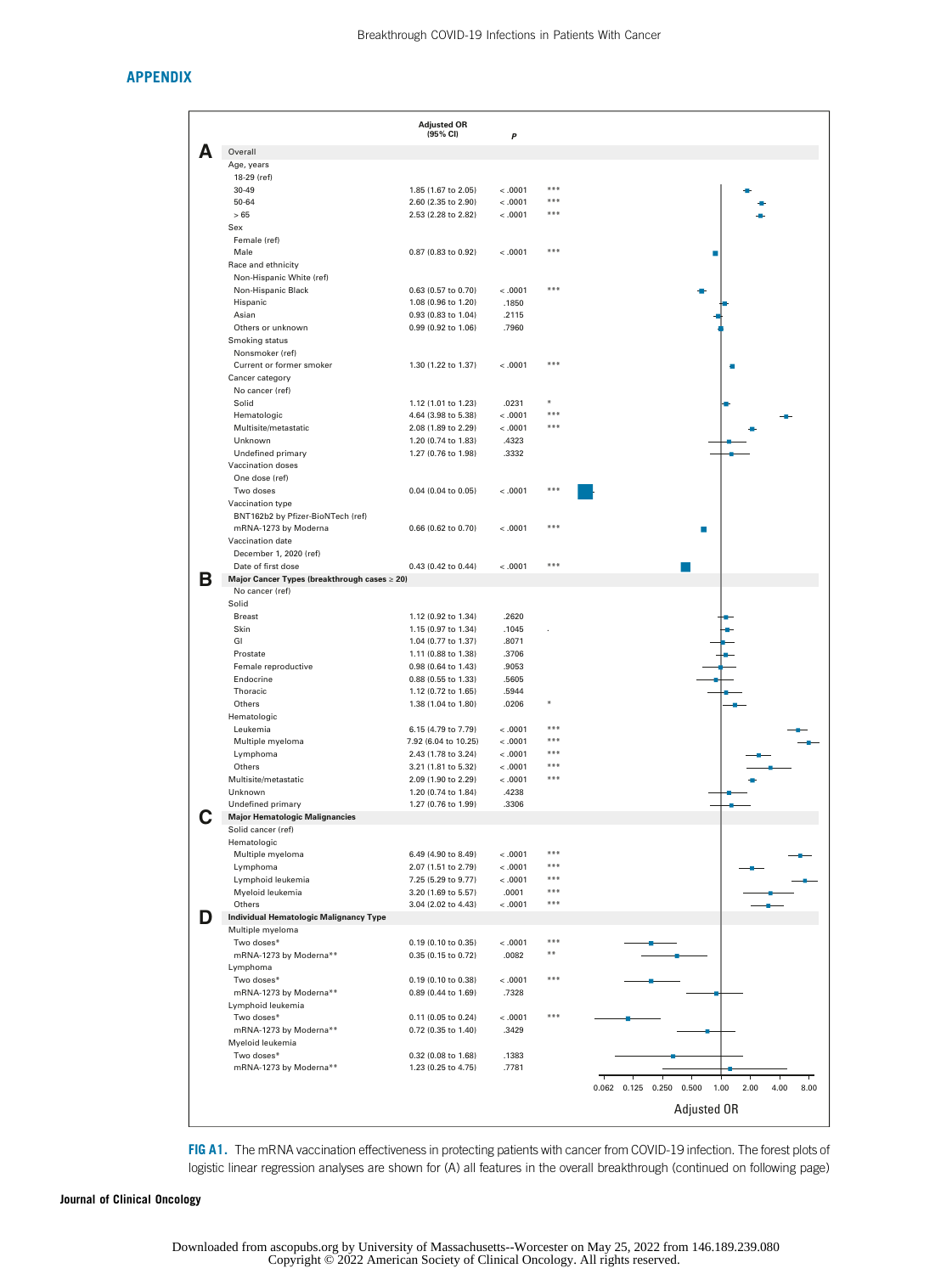FIG A1. (Continued). cases and negative controls; (B) major cancer types in the overall breakthrough cases and negative controls; (C) major hematologic malignancies (breakthrough cases  $\geq$  20) in patients with cancers; and (D) fully vaccinated versus partially vaccinated cases and mRNA-1273 versus BNT162b2 vaccines in four individual patient groups with multiple myeloma, lymphoma, lymphoid leukemia, and myeloid leukemia. Age, sex, race and ethnicity, smoking status, vaccination doses, vaccination types, and vaccination date were included in all logistic regression models. Individual logistic regression analyses were performed for each hematologic malignancy type, and the results are summarized in (D).  $*P < .05$ ,  $*P < .01$ ,  $**P < .001$ . OR, odds ratio; ref, reference.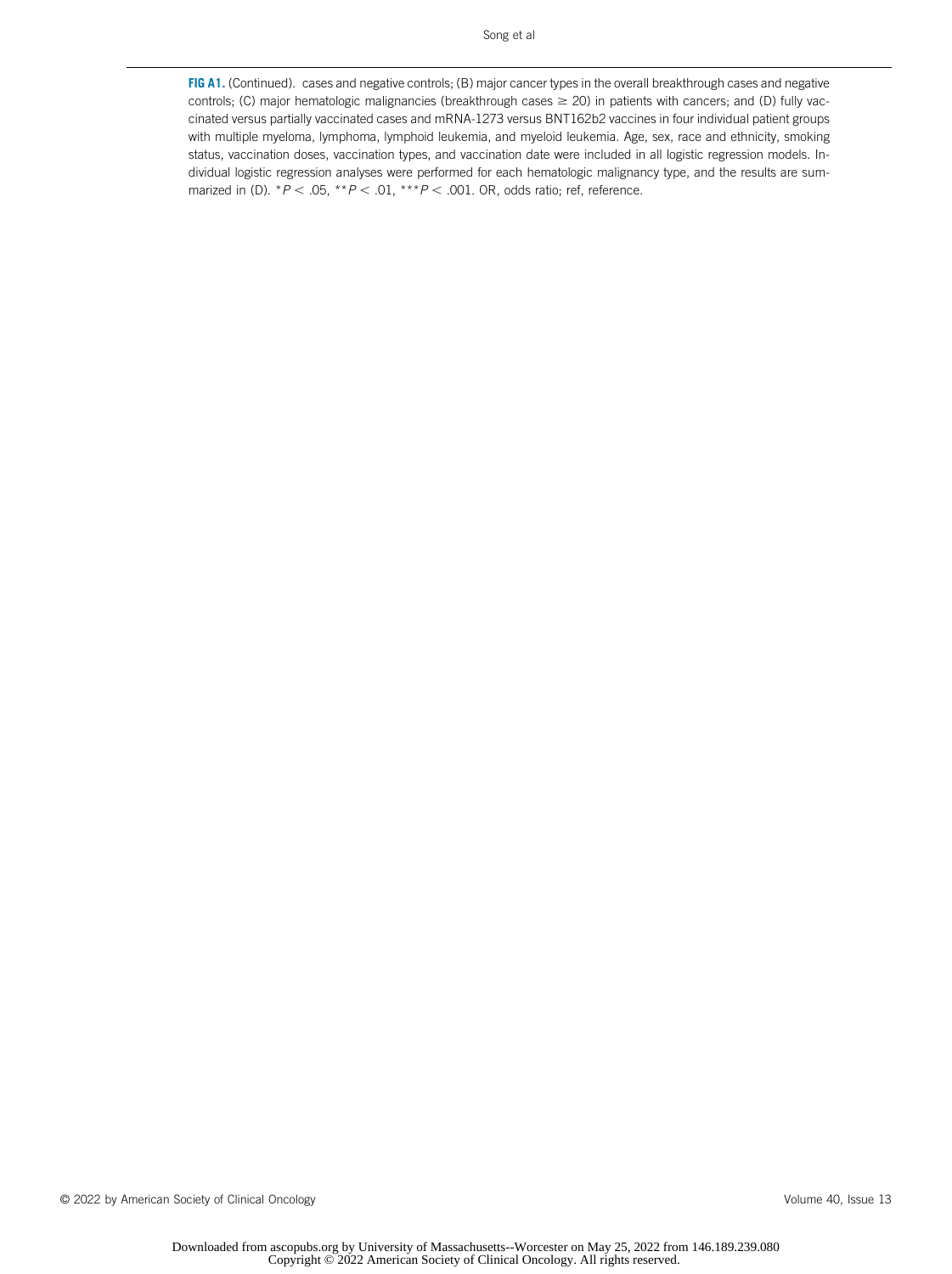|   |                                                                   | <b>Adjusted OR</b>                          | P                  |            |                                                                         |
|---|-------------------------------------------------------------------|---------------------------------------------|--------------------|------------|-------------------------------------------------------------------------|
|   | Overall                                                           | (95% CI)                                    |                    |            |                                                                         |
|   | Age, years                                                        |                                             |                    |            |                                                                         |
|   | 18-29 (ref)                                                       |                                             |                    |            |                                                                         |
|   | $30 - 49$                                                         | 1.15 (0.89 to 1.51)                         | .2841              |            |                                                                         |
|   | 50-64                                                             | 1.08 (0.83 to 1.41)                         | .5734              |            |                                                                         |
|   | >65                                                               | 1.42 (1.09 to 1.86)                         | .0107              |            |                                                                         |
|   | Sex<br>Female (ref)                                               |                                             |                    |            |                                                                         |
|   | Male                                                              | 1.00 (0.89 to 1.13)                         | .9607              |            |                                                                         |
|   | Race and ethnicity                                                |                                             |                    |            |                                                                         |
|   | Non-Hispanic White (ref)                                          |                                             |                    |            |                                                                         |
|   | Non-Hispanic Black                                                | 1.40 (1.12 to 1.74)                         | .0028              | $* *$      |                                                                         |
|   | Hispanic                                                          | 0.91 (0.71 to 1.16)                         | .4403              |            |                                                                         |
|   | Asian                                                             | 0.68 (0.51 to 0.89)                         | .0067              | * *        |                                                                         |
|   | Others or unknown<br>Smoking status                               | 0.97 (0.83 to 1.13)                         | .7102              |            |                                                                         |
|   | Nonsmoker (ref)                                                   |                                             |                    |            |                                                                         |
|   | Current or former smoker                                          | 1.14 (1.00 to .29)                          | .0443              |            |                                                                         |
|   | Adjusted CCI                                                      |                                             |                    |            |                                                                         |
|   | $0$ (ref)                                                         |                                             |                    |            |                                                                         |
|   | 1                                                                 | 1.47 (1.26 to 1.72)                         | < .0001            | ***        |                                                                         |
|   | $\overline{\mathbf{c}}$                                           | 2.16 (1.77 to 2.64)                         | < .0001            | ***<br>*** |                                                                         |
|   | 3<br>$\geq 4$                                                     | 2.95 (2.32 to 3.75)<br>4.92 (4.15 to 5.84)  | < .0001<br>< .0001 | ***        |                                                                         |
|   | Cancer category                                                   |                                             |                    |            |                                                                         |
|   | No cancer (ref)                                                   |                                             |                    |            |                                                                         |
|   | Solid                                                             | 1.33 (1.09 to 1.62)                         | .0046              | **         |                                                                         |
|   | Hematologic                                                       | 1.45 (1.08 to 1.95)                         | .0124              |            |                                                                         |
|   | Multisite/metastatic                                              | 1.43 (1.18 to 1.75)                         | .0003              | $* * *$    |                                                                         |
|   | Unknown                                                           | 1.77 (0.70 to 4.57)                         | .2269              |            |                                                                         |
|   | Undefined primary<br>Vaccination doses                            | 1.10 (0.40 to 2.93)                         | .8465              |            |                                                                         |
|   | One dose (ref)                                                    |                                             |                    |            |                                                                         |
|   | Two doses                                                         | 1.35 (1.20 to 1.52)                         | < .0001            | ***        |                                                                         |
|   | Vaccination type                                                  |                                             |                    |            |                                                                         |
|   | BNT162b2 by Pfizer-BioNTech (ref)                                 |                                             |                    |            |                                                                         |
|   | mRNA-1273 by Moderna                                              | 0.64 (0.56 to 0.74)                         | < .0001            | $* * *$    |                                                                         |
|   | Vaccination date                                                  |                                             |                    |            |                                                                         |
|   | December 1, 2020 (ref)<br>Date of first dose                      | 1.05 (0.99 to 1.12)                         | .1132              |            |                                                                         |
| в | Major Cancer Types (breakthrough cases ≥ 20)                      |                                             |                    |            |                                                                         |
|   | No cancer (ref)                                                   |                                             |                    |            |                                                                         |
|   | Solid                                                             |                                             |                    |            |                                                                         |
|   | <b>Breast</b>                                                     | 1.10 (0.73 to 1.63)                         | .6447              |            |                                                                         |
|   | Skin<br>GI                                                        | 1.19 (0.85 to 1.67)                         | .3112<br>.1584     |            |                                                                         |
|   | Prostate                                                          | 1.52 (0.85 to 2.74)<br>1.76 (1.11 to 2.80)  | .0162              |            |                                                                         |
|   | Female reproductive                                               | 1.34 (0.57 to 3.06)                         | .4960              |            |                                                                         |
|   | Endocrine                                                         | 1.21 (0.48 to 2.97)                         | .6772              |            |                                                                         |
|   | Thoracic                                                          | 1.59 (0.69 to 3.71)                         | .2748              |            |                                                                         |
|   | Others                                                            | 1.50 (0.86 to 2.62)                         | .1512              |            |                                                                         |
|   | Hematologic                                                       |                                             |                    |            |                                                                         |
|   | Leukemia<br>Multiple myeloma                                      | 1.16 (0.72 to 1.84)<br>1.75 (1.06 to 2.89)  | .5428<br>.0292     |            |                                                                         |
|   | Lymphoma                                                          | 1.28 (0.70 to 2.31)                         | .4176              |            |                                                                         |
|   | Others                                                            | 3.27 (1.18 to 9.88)                         | .0256              |            |                                                                         |
|   | Multisite/metastatic                                              | 1.44 (1.18 to 1.75)                         | .0003              |            |                                                                         |
|   | Unknown                                                           | 1.79 (0.70 to 4.60)                         | .2199              |            |                                                                         |
|   | Undefined primary                                                 | 1.10 (0.40 to 2.93)                         | .8493              |            |                                                                         |
|   | <b>Major Hematologic Malignancies</b>                             |                                             |                    |            |                                                                         |
|   | Solid cancer (ref)<br>Hematologic                                 |                                             |                    |            |                                                                         |
|   | Multiple myeloma                                                  | 1.26 (0.73 to 2.18)                         | .4139              |            |                                                                         |
|   | Lymphoma                                                          | 0.92 (0.49 to 1.71)                         | .7876              |            |                                                                         |
|   | Lymphoid leukemia                                                 | 0.53 (0.28 to 0.97)                         | .0449              |            |                                                                         |
|   | Myeloid leukemia                                                  | 1.77 (0.55 to 5.88)                         | .3380              |            |                                                                         |
|   | Others                                                            | 2.38 (1.10 to 5.46)                         | .0325              |            |                                                                         |
|   | <b>Individual Hematologic Malignancy Type</b><br>Multiple myeloma |                                             |                    |            |                                                                         |
|   | Two doses*                                                        | 1.15 (0.32 to 4.12)                         | .8324              |            |                                                                         |
|   | mRNA-1273 by Moderna**                                            | 1.01 (0.10 to 10.32)                        | .9913              |            |                                                                         |
|   | Lymphoma                                                          |                                             |                    |            |                                                                         |
|   | Two doses*                                                        | 2.22 (0.36 to 19.07)                        | .4163              |            |                                                                         |
|   | mRNA-1273 by Moderna**                                            | 0.55 (0.07 to 3.75)                         | .5509              |            |                                                                         |
|   | Lymphoid leukemia                                                 |                                             |                    |            |                                                                         |
|   | Two doses*<br>mRNA-1273 by Moderna**                              | 1.80 (0.33 to 11.75)<br>0.21 (0.01 to 1.99) | .5063<br>.2055     |            |                                                                         |
|   |                                                                   |                                             |                    |            | ┯                                                                       |
|   |                                                                   |                                             |                    |            | 0.016 0.031 0.062 0.125 0.25 0.5<br>$\overline{2}$<br>4<br>8<br>1<br>16 |
|   |                                                                   |                                             |                    |            | Adjusted OR                                                             |
|   |                                                                   |                                             |                    |            |                                                                         |

<span id="page-18-0"></span>FIG A2. The mRNA vaccination effectiveness in reducing the risk of severe COVID-19 outcomes in patients with cancer. The forest plot of logistic linear regression analyses is shown for (A) all features in the overall breakthrough cases; (B) major cancer types in the overall breakthrough cases; (C) major hematologic malignancies (continued on following page)